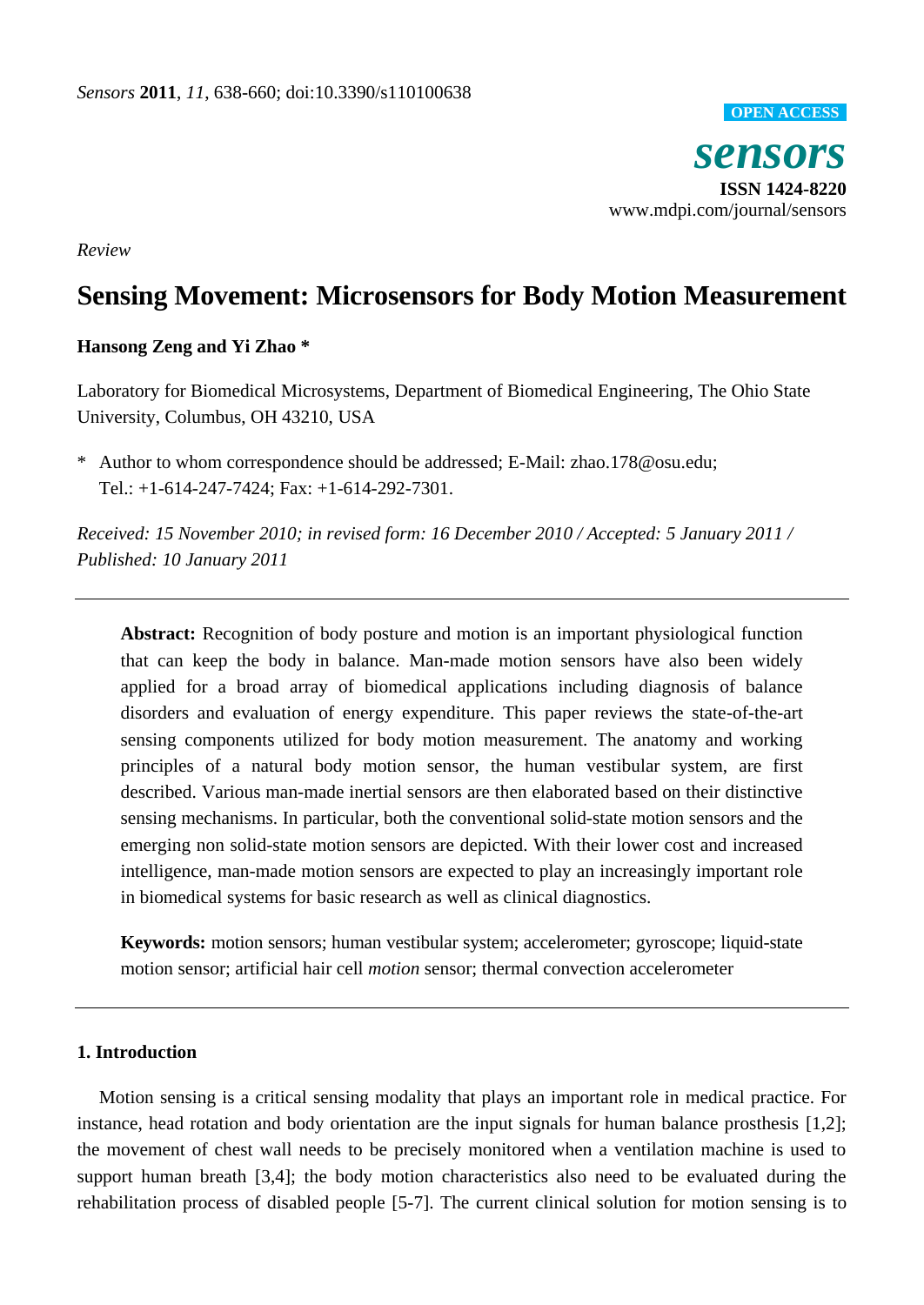use a camera based motion capture system [8,9], where the body motion is derived from the movement of multiple feature points attached on the body. Although effective, this technique is obtrusive and expensive. It is also difficult to be integrated into a modern medical system, such as portable medical device and point-of-care (POC) medication. Recently, microscale motion sensing technologies have gained dramatic advances, which have significantly propelled the development of human balance prosthesis [10-13], sports medicine [14-16], radiotherapy [17-19], and biomechanical research [20-22]. In particular, rapid development of micro-electro-mechanical-systems (MEMS) with high accuracy, high reliability and multiple functionalities has provided a powerful tool set for body motion sensing [23,24]. Over the past two decades, research on microscale motion sensors has received extensive attention, and continues to be an active domain.

Generally speaking, the motion characteristics of an object, such as a human subject, an organ, or a tissue (e.g., solid tumor), can be described by six independent variables. As schematized in Figure 1, sway, heave and surge are linear motions along the three perpendicular coordinate axes in the space; roll, pitch and yaw are rotational movements with respect to the three perpendicular directions [25]. In order to accurately measure the motion characteristics of an object, a sensing system with six degree-of-freedom (DOF) sensing capability is required.

**Figure 1.** The six independent variables fully describing the motion characteristics of an object.



The human vestibular system possesses a simple but delicate structure that can simultaneously and accurately detect the six independent variables, which are subsequently interpreted by the central and peripheral neural systems to keep body balance and maintain gaze stability. Among the engineering modalities, linear motion and rotational motion are detected by accelerometers and gyroscopes, respectively [26-30]. Cantilever based accelerometers have attracted tremendous interest during the past decades, and are widely available for motion sensing. Each accelerometer includes a mass-spring-damper system where the linear acceleration can be derived from the displacement of the proof mass. The rotational motion is measured by micromachined gyroscopes, which can be categorized mainly in two groups, linear vibratory gyroscope and torsional gyroscopes [31,32]. Basically, a micro-gyroscope is composed of two sets of mass-spring-damper systems, one for driving and the other for sensing. Besides the solid-state sensors, many innovative microscale technologies that are not based on solid state materials also provide promising solutions for body motion sensing. In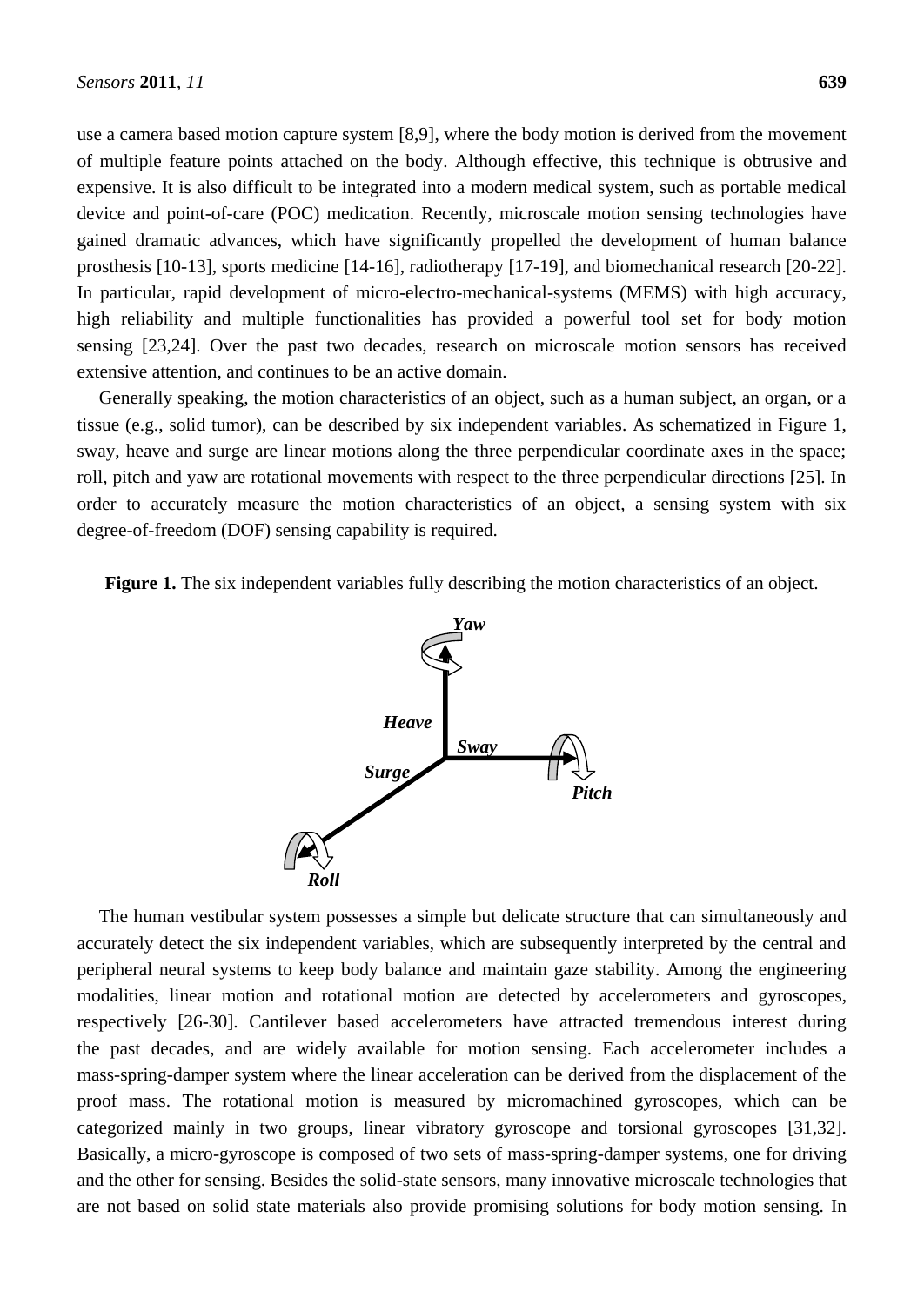particular, microsensors based on liquid-state proof mass gain particular attentions because their sensing principles are closer to those of the natural motion sensors. These sensors fulfill the low frequency requirement that is critical for human body motion measurement.

In this paper, state-of-the-art microscale motion sensing technologies that can be utilized for human body motion determination will be introduced. The review starts with the introduction of a natural motion sensing system, namely the human vestibular organ. Its anatomy and physiological function are elaborated. This is followed by a comprehensive review of conventional solid-state sensors. The representative configurations, design principles, key fabrication approaches and sensing mechanisms of micromachined accelerometers and gyroscopes are described. Afterwards, several innovative motion sensing technologies based on non solid-state materials are introduced, including the biologically inspired hair cell accelerometer, liquid droplet based motion sensors, and thermal convection based accelerometers. Finally, representative applications of man-made sensors for body motion measurement are elaborated. The development and expansion of this field in the near future are also discussed.

#### **2. Human Vestibular System**

Posture recognition and motion sensation in living creatures is accomplished by the coordination of a number of different organs. For example, humans can identify their motion states using eyes, ears, the vestibular system, joints, skin, along with many other inner organs. The subject can adjust his gesture accordingly in real time using the feedback mechanism coordinated by the central and peripheral neural systems. Among these organs, human vestibular system is a naturally established motion sensing apparatus locating in the inner ear [33]. It senses the body acceleration and head rotation, which are subsequently transferred to the central and peripheral neural systems for balance control and gaze stabilization. The anatomy of a vestibular system is illustrated in Figure 2 [34].





The system is composed of two sets of end organs, namely the semicircular canals and the otoliths. The semicircular canals are in charge of rotational movement sensing, while the otoliths are in charge of translational movement sensing. The semicircular canals are filled with a body fluid, named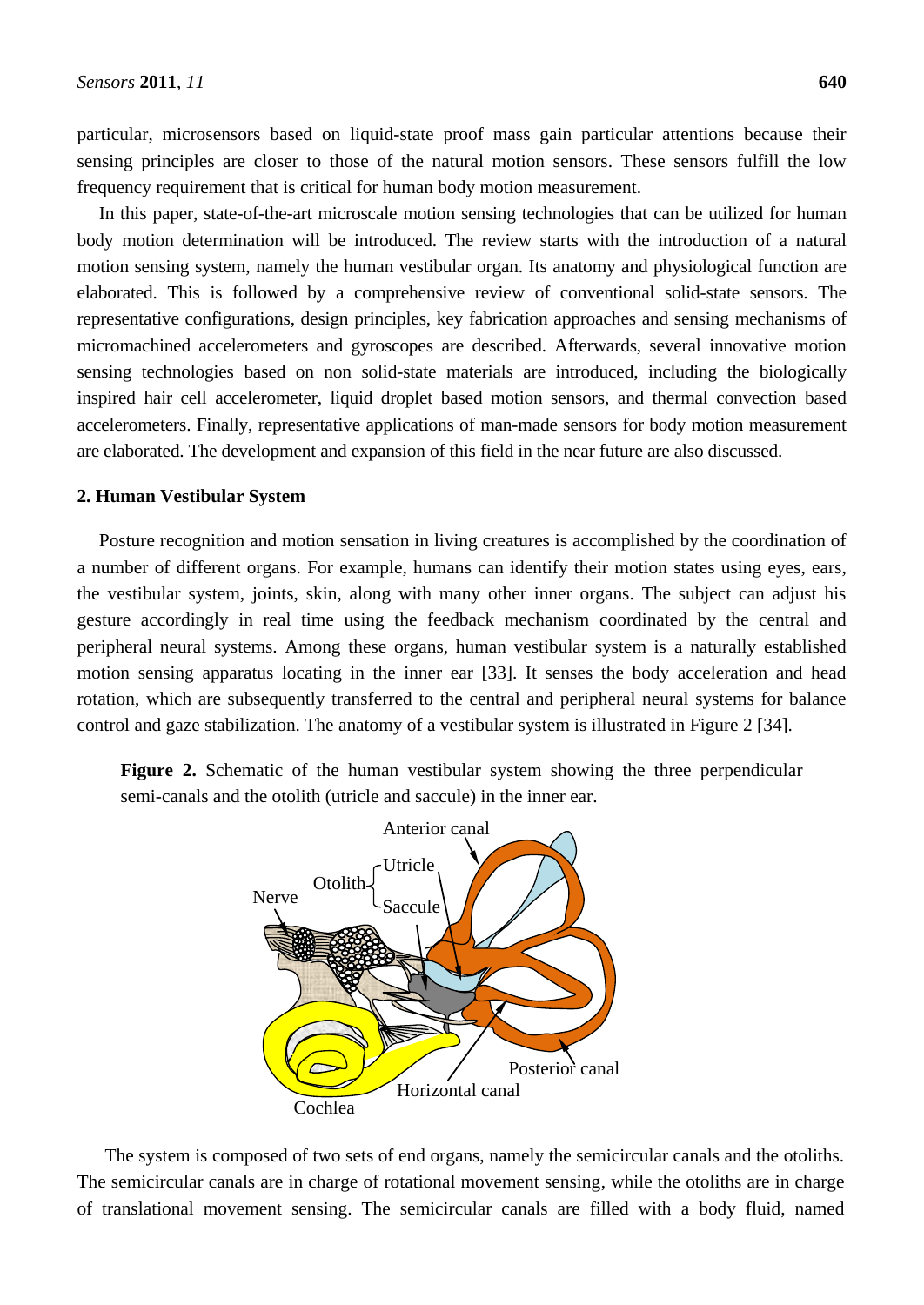endolymph, which moves relatively to the canal wall when the subject experiences head rotation. In response to the fluid movement, the hair cell bundles on the canal wall bend and generate pulses of action potentials. The frequency of the bioelectric pulses is proportional to the intensity of the hair cell bending and reflects the angular rates of the head rotation. In order to perceive the movement in the three-dimensional space, the vestibular system in each ear contains three semicircular canals perpendicular to each other, which are called horizontal, anterior and posterior semicircular canals respectively. These canals are arranged in a way that each canal in one ear has a parallel counterpart in the other ear. With such a configuration, when a canal in one ear is stimulated, the corresponding counterpart in the other ear is inhibited. This push-pull fashion allows human beings to differentiate the direction of the rotational movements. The semicircular canals system is an indispensable part of the vestibule-ocular reflex (VOR), which stabilizes images on the retina during head movement. The VOR receives the head rotation information and produces eye movement in the opposite direction to preserve the image in the center of the visual field. Figure 3 illustrates the relationship between the sensory inputs and the motors output, showing the role of VOR in the adjustment of eye movement. If the VOR system is impaired, blurred vision occurs, even under small head tremors, leading to vertigo and dizziness. Moreover, appropriate motor impulses for postural adjustments cannot be achieved, which results in symptoms that accompany body unsteadiness.





While the semicircular canals are responsible for angular rate measurement, the otoliths sense the linear acceleration. The otolith in each ear contains two small organs called utricle and saccule. Because of their physical orientations in the head, the utricle is sensitive to the motion in the horizontal direction, and the saccule senses the movement in the vertical direction. Similar to the semicircular canals, the otoliths are also composed of endolymph and hair cells. Upon an external motion, the inertial movement of endolymph stimulates the hair cells by bending them. The bioelectric signals generated by the hair cells are transferred to and interpreted by the brain. Along with the inputs from the eyes and the joints, the brain obtains the balance states of the human body and sends commands to the motor system for postural control. Interestingly, although the gravity is equivalent to a linear acceleration along the vertical direction from a kinetic view, the vestibular system can distinguish the gravity from the linear acceleration quite well by not fully understood mechanisms.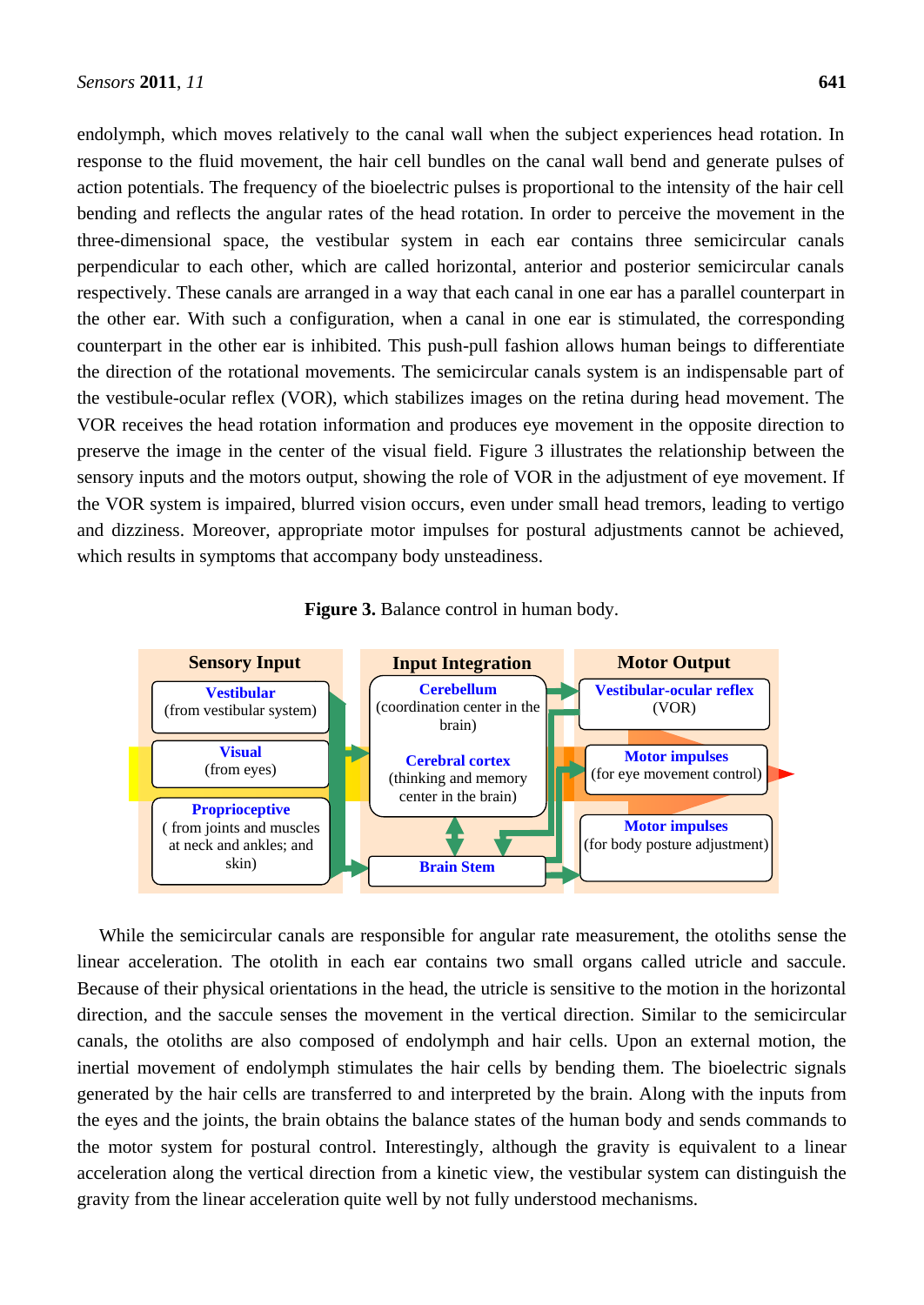Since the vestibular system is an indispensable part of the human balance system, its disorder causes a range of symptoms including blurred vision, vertigo, chronic dizziness, and increased fall risk. According to the clinical survey, more than 6.2 million adults in the United States have reported chronic balance problems and more than 1 billion U.S. dollars are spent each year on the medical care of such diseases [35]. Vestibular disorder can be caused by various reasons, such as injury, infection, neural diseases, surgery, drug poisoning, etc., making pharmaceutical treatments alone ineffective for their treatment [36]. It is clear that vestibular prosthesis is necessary to help patients with balance problems. Nowadays, many man-made motion sensors with the functions comparable to that of the vestibular system have been developed. In the following sections, state-of-the-art technologies of man-made motion sensors that have potentials for evaluation of body motion disorder or vestibular prosthesis are reviewed.

#### **3. Solid-State Motion Sensors**

#### *3.1. Cantilever Based Accelerometers*

The use of cantilever based accelerometers for assessing human body movement was first proposed in the 1950s, although the devices in the early stage were somewhat unreliable, large and expensive [37]. Thanks to the revolutionary advancement of microfabrication technologies, state-of-the-art micro-accelerometers have become more accurate, reliable, smaller and cost effective [38-42]. Their applications in biomedical areas have been extensively explored, significantly changing this field of body motion measurement [43-45].

A typical cantilever based accelerometer structure can be represented by a mass-spring-damper system, as illustrated in Figure 4. The key component is a proof mass suspended by a compliant beam (cantilever) anchored to a supporting frame. The inertial force generates a relative movement between the proof mass and the supporting frame, and induces mechanical stress within the cantilever. Both of the relative movement and the mechanical stress can indicate the external acceleration.

**Figure 4.** A second-order mass-spring-damper system representing a cantilever based accelerometer.



Equation (1) is the second-order mathematical model that describes the movement of the proof mass as a function of the applied external acceleration [46]:

$$
m\frac{d^2x}{dt^2} + b\frac{dx}{dt} + kx - m \times a\sin \omega t = 0
$$
 (1)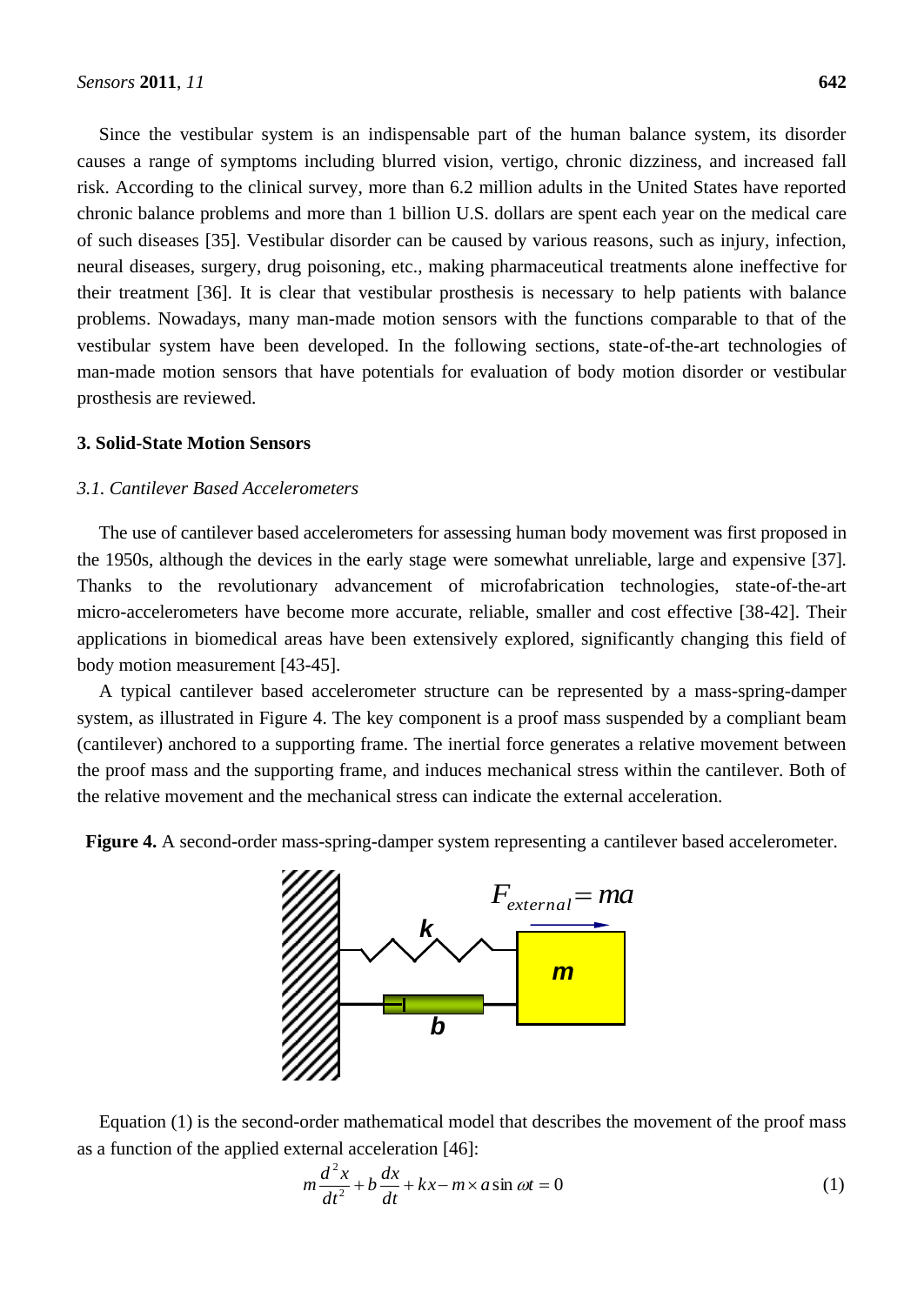where *m* is the proof mass, *x* is the displacement of the proof mass, *t* is the time variable, *b* is the damping coefficient, *k* is the spring constant of the cantilever, *a* is the external acceleration to be determined, and  $\omega$  is the angular frequency of the external acceleration. In a cantilever based microaccelerometer, the displacement of the proof mass is often on the order of a few µm or less. Such a small displacement needs to be converted to a measurable physical signal to determine the external acceleration. Many sensing mechanisms have been utilized to determine the cantilever displacement and hereby the acceleration, through capacitive, piezoresistive, piezoelectric or tunneling current measurement.

# 3.1.1. Capacitive Accelerometer

Capacitive accelerometers are one of the most widely used solid-state motion sensors on the market [47,48]. The relative displacement between the proof mass and the supporting frame is derived from the change of electrical capacitance when the movable electrode plate displaces either in-plane or out-of-plane with the stationary supporting frame (Figure 5). In practice, the movable electrodes and the stationary frame are often in the form of interdigitated electrode fingers (a.k.a. comb-drive structures). The overlapping area of the movable fingers and the stationary fingers and the gap distance between the fingers are important parameters determining the measuring sensitivity [49].



**Figure 5.** Schematic of the capacitive measurement of the proof mass movement.

3.1.2. Piezoresistive and Piezoelectric Accelerometers

Micromachined piezoresistive accelerometers were first described by Roylance and Angell [50], and are currently used in various industrial applications. The configuration of the cantilever structures in piezoresistive accelerometers is similar to those in capacitive accelerometers [51], while their electrical measuring mechanisms are different. In piezoresistive accelerometers, a piezoresistor is often patterned on a thin suspending cantilever which connects the proof mass and the supporting frame. Due to the mechanical flexibility of the cantilever, a large mechanical strain occurs as the external acceleration displaces the proof mass. The strain is derived from the electrical resistance change in the piezoresistor.

Piezoresistive accelerometers can be fabricated by both surface micromachining and bulk micromachining [52-54]. By using a piezoresistor as the sensing component, this type of accelerometers is advantageous due to the relatively simple configuration and fabrication. Nonetheless,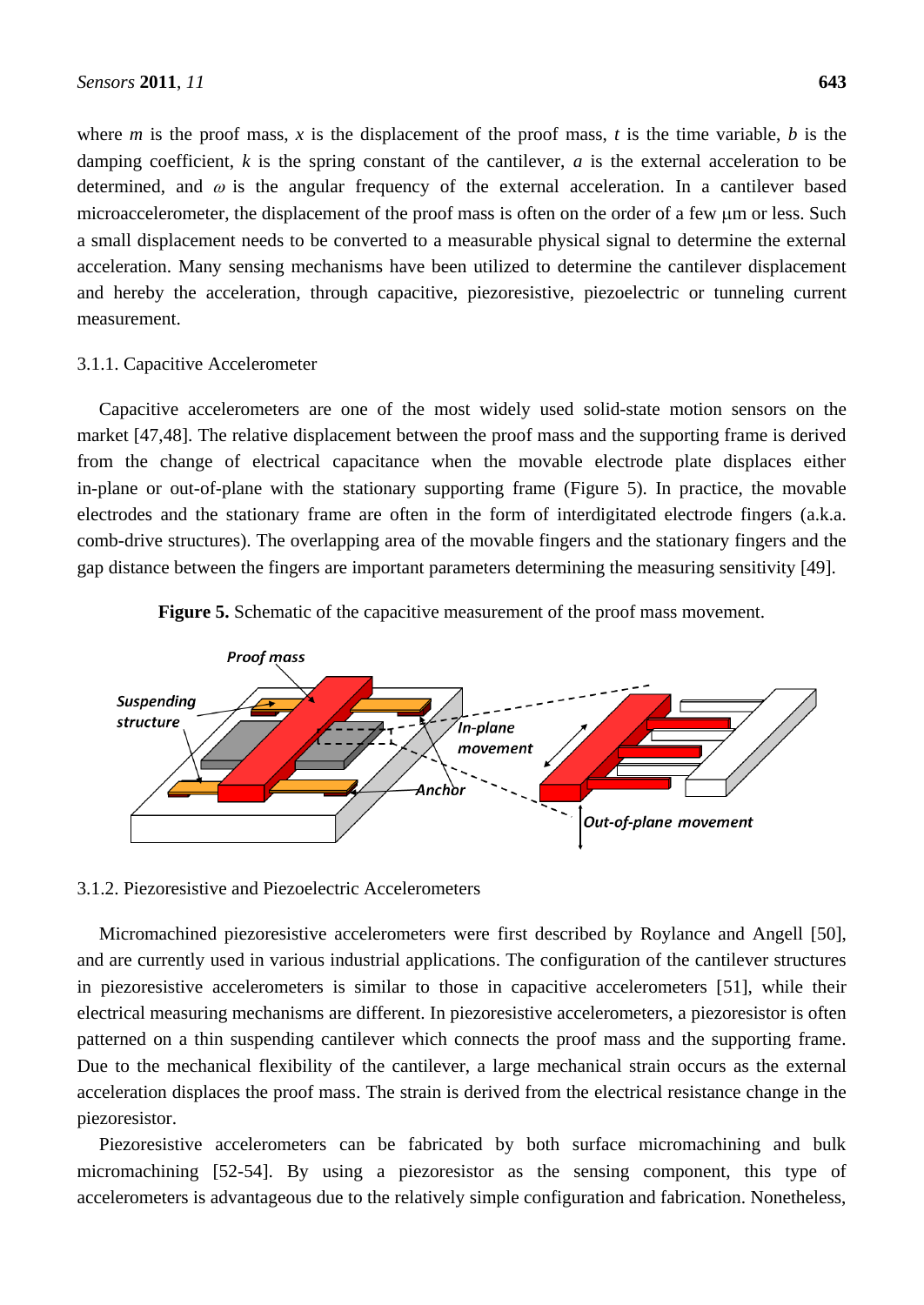piezoresistive accelerometers are highly vulnerable to the temperature variation. Improved designs includes the use of a large proof mass, integration with a temperature compensation circuitry, and the monolithic implementation with CMOS electronics [55,56].

Piezoelectric accelerometers have the similar configuration with the piezoresistive counterparts, but measuring the acceleration from the electrical voltage induced by the mechanical displacement of the cantilever [57]. A notable difference is that piezoelectric accelerometers only respond to dynamic signals while the piezoresistive sensors can measure displacements under low and zero frequencies.

#### 3.1.3. Tunneling Accelerometers

The tunnel effect describes the phenomenon that occurs when a conductive sharp tip and a counter electrode are positioned at a small gap distance on the order of 10 Å and set at a DC voltage bias, established an electric tunneling current between the tip and the electrode before the two parts contact each other [58]. The electric tunneling current changes exponentially with the gap distance. Such exponential relationship provides an ultrasensitive approach for displacement detection, and has been utilized for the implementation of a micromachined tunneling accelerometer with high resolution [59]. In a typical configuration, the proof mass is attached to the conductive tip and positioned at a small gap to the counter electrode. During the measurement, the tunneling voltage remains constant. The proof mass is brought close to or away from the counter electrode upon an external acceleration. The change of tunneling current reflects the displacement of the cantilever and is a measure of the external acceleration. It is reported that the tunneling current changes by a factor of two for each Å of displacement, providing an ultra high sensitivity. In addition, since the tunneling tip is only effective within the local area around the tip  $(1 \mu m^2)$ , the device can be further miniaturized without affecting the electrical measurement. The tunneling tip is usually fabricated by KOH etching of (100) single crystal silicon followed by metal deposition. Anodic bonding is usually employed to assemble the tip and counter electrode [60].

#### *3.2. Gyroscopes*

Gyroscopes refer to the sensors that measure the rotary rate of an object. A micromachined gyroscope utilizes the Coriolis effect to convert the rotary motion of the subject into a measurable linear motion. The rotary rate can therefore be determined using the above described sensing mechanisms of measuring linear accelerations.

As known, Coriolis effect refers to the generation of an imaginary force (Coriolis force) perpendicular to the moving direction of the subject within a rotating coordinate system [61]. This is illustrated in Figure 6(a) and briefed described as below. Imagine that an observer sitting on the *x*-axis of a rotating coordinate system around z-axis observes a moving particle traveling at the velocity *V* in the space. Because of the rotating coordinate system, the particle has a trajectory toward the *x*-axis with an acceleration  $2V \times \Omega$  from the view of the observer. This apparent acceleration observed in a rotating coordinate system is called Coriolis acceleration, proportional to the rotation rate of the coordinate system  $(\Omega)$  and the traveling velocity of the object  $(V)$ . According to this phenomenon, a micromachined gyroscope without any rotary parts can be designed, which consists of two sets of mass-spring-damper systems positioned in the perpendicular directions [Figure 6(b)]. One set is in the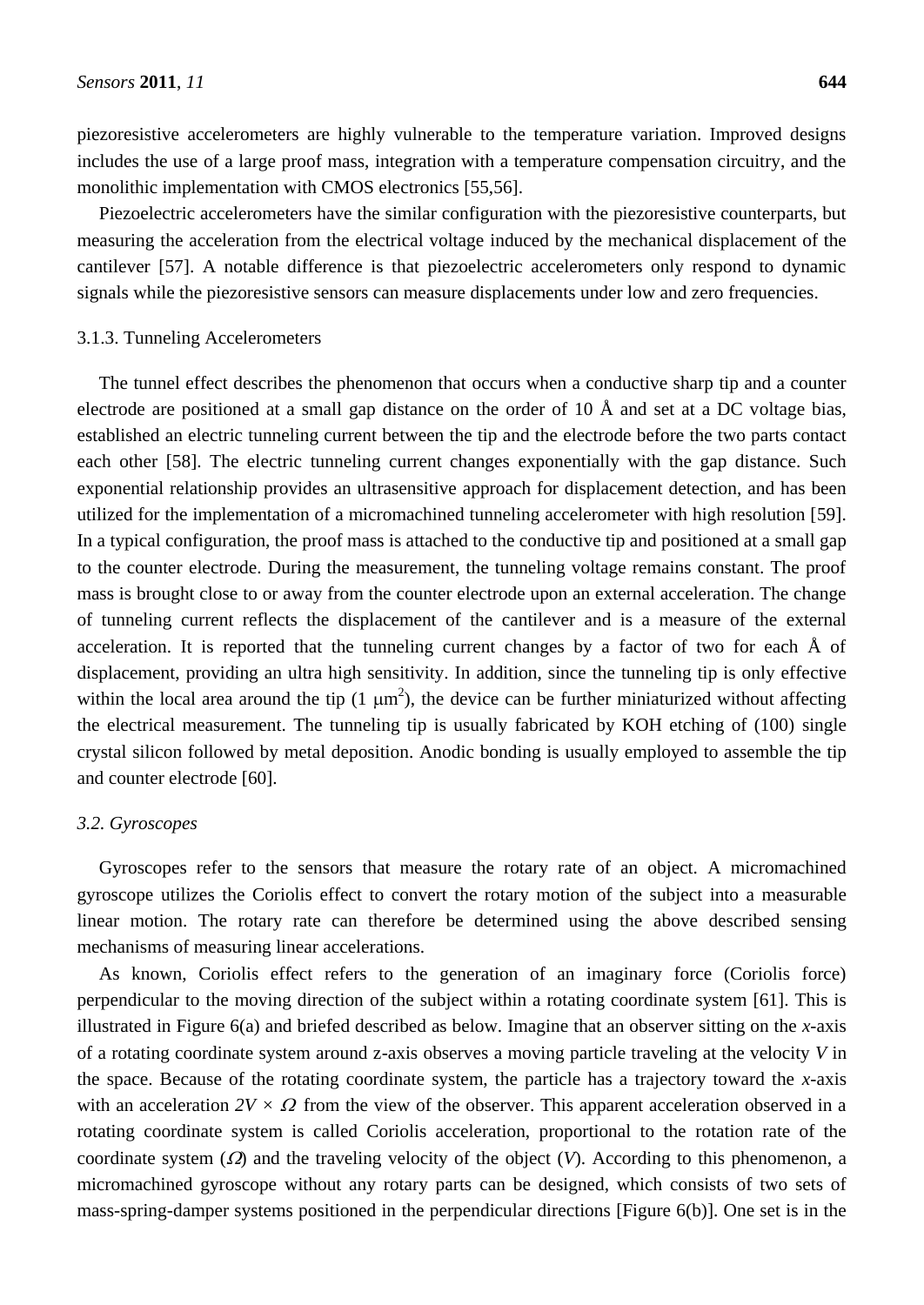driving mode and the other is in the sensing mode. Each of the mass-spring-damper sets is basically a linear accelerometer. During the operation, the proof mass in the driving set is actuated at a certain frequency. Upon a rotary movement of the frame, the Coriolis acceleration generated in the orthogonal direction provides inputs to the sensing set, which is measured by the sensing mode accelerometer.

**Figure 6.** Schematic of the vibratory gyroscope. **(a)** illustration of Coriolis effect; and **(b)** the mass-spring-dasher system of a vibratory gyroscope.



The governing equations of the system in Figure 6(b) can be described by two mass-spring-damper systems coupled in two orthogonal directions [61]:

$$
m\ddot{x} + c_x \dot{x} + k_x x = \tau_x
$$
  
\n
$$
m\ddot{y} + c_y \dot{y} + k_y y = \tau_y - 2m\Omega_z \dot{x}
$$
\n(2)

where *x* and *y* are the displacements of the proof mass in *x* and *y* directions respectively,  $c_x$  and  $c_y$  are the damping coefficients in the two directions,  $k_x$  and  $k_y$  are the spring constants in the two directions,  $\tau_x$  and  $\tau_y$  are the external force in the driving and sensing modes, and  $\Omega_z$  is the angular rate of the coordinate system to be determined. It should be pointed out that the above configuration only presents one typical form of linear vibratory micromachined gyroscope. Many other configurations, including but not limited to linear vibratory gyroscopes [62] and torsional gyroscopes [63], are also available.

#### *3.3. Packaging and Integration*

Packaging and integration are essential for solid-state micromachined inertial sensors. Packaging not only provides a mechanical housing to avoid the damping, manage the thermal transfer, isolate the mechanical shock and protect the sensors from a harsh chemical environment, but also electrically connects the sensor to the outside environment and isolates it from external electromagnetic interference. The packaging also reduces the variation of damping conditions among devices designed and fabricated through the same process [64]. The packaging techniques should be considered at the design phase since different packaging methods may require different fabrication processes and configurations. In practice, anodic bonding, eutectic bonding, thermal fusion bonding or glass frit bonding techniques are regularly used [46].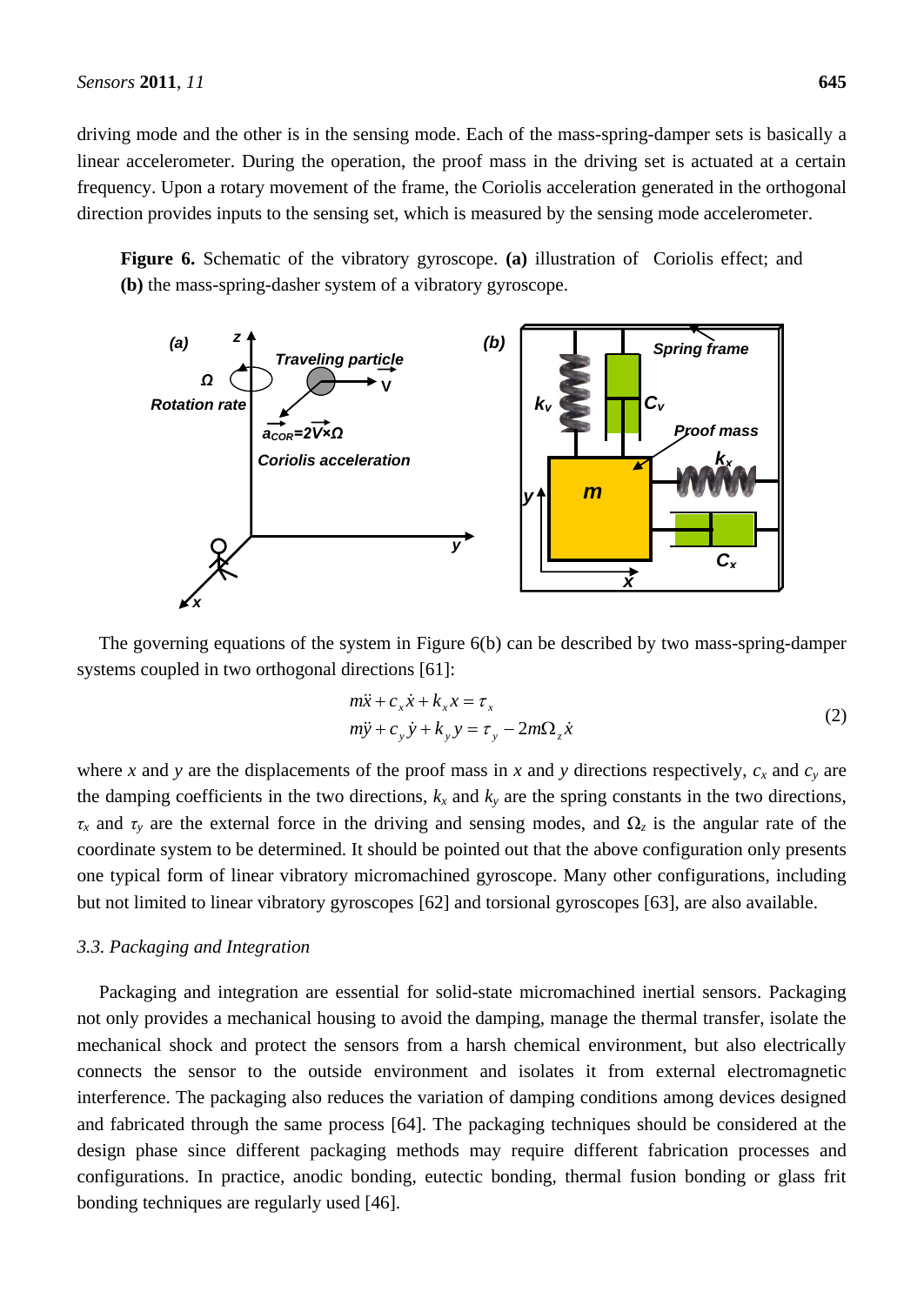The mechanical sensing components in solid-state inertial sensors need to be integrated with the controlling and measuring circuitry. Two types of integration methods, namely hybrid integration and monolithic integration, are usually used [55]. Hybrid integration employs wire bonding to electrically connect the sensing component with its controlling IC, where the electrical interconnects are exposed outside the packaging. Monolithic integration, on the other hand, fabricates the sensor and its controlling IC simultaneously within a single step. It thus minimizes the contact issues and parasitic effects, which is good for many CMOS-compatible fabrication processes [46]. Detailed discussion of packaging and integration is beyond the scope of this review, and can be found in literatures [46,51-55,64].

# **4. Non Solid-State Motion Sensors**

From the above description of solid-state motion sensors, it is not difficult to figure out that motion detection using man-made solid-state sensors is somewhat different from that of natural motion sensing systems which relies on non solid-state materials. One notable difference is the range of measuring frequency. The resonance frequency of a miniaturized motion sensor using solid-state proof mass is often on the order of a few kHz or above [61], while the typical frequency of body motion is often below 10 Hz [3,6,7,10]. To reduce the resonance frequency, a slender cantilever (*i.e.*, large length to width ratio) is often needed. This however increases fabrication and packaging complexity, and reduces the mechanical robustness of the sensors. Inspired by natural motion sensors, non solid-state motion sensors have been recently proposed as another man-made motion sensing mechanism, which utilize various different sensing principles for body motion detection. Specifically, sensors using fluidic or gaseous materials as the proof mass are depicted. Their distinct characteristics are compared with solid-state sensors in terms of frequency response, fabrication, packaging and integration methods. Since most of these non solid-state motion sensors are emerging during the past two years, there have not been extensive reports that apply these sensors for body motion measurement. This section therefore focuses mainly on the working principles and sensor developments.

# *4.1. Hair Cell Based Motion Sensor*

As above mentioned, the human vestibular system measures body motion based on the bending of hair cell bundles. Inspired by this, an artificial hair cell sensor using polymeric and metallic materials was developed [65]. The utility of such a sensor in motion measurement is also demonstrated [66]. Figure 7(a) shows the schematic of the artificial hair cell, where a cantilever with a piezoresistive strain-gauge is suspended in the atmosphere and an SU-8 pillar is attached on the distal end of the cantilever. An on-axis force towards the SU-8 pillar induces a mechanical strain at the cantilever base and is measured by a piezoresistor. The artificial hair cell sensor is integrated within a fluidic system to mimic the natural vestibular system [Figure 7(b)]. By placing the artificial hair cell sensor inside a channel filled with water, the device possesses the geometry similar to that of a semicircular canal in the vestibular system. When an external acceleration is applied, the fluid inside the channel has a relative movement with the sensor and bends the hair cell to a certain extent corresponding to the acceleration magnitude. Different from a cantilever based accelerometer, the system uses the liquid fluid as the proof mass, while the cantilever sensor is a measuring apparatus rather than a sensing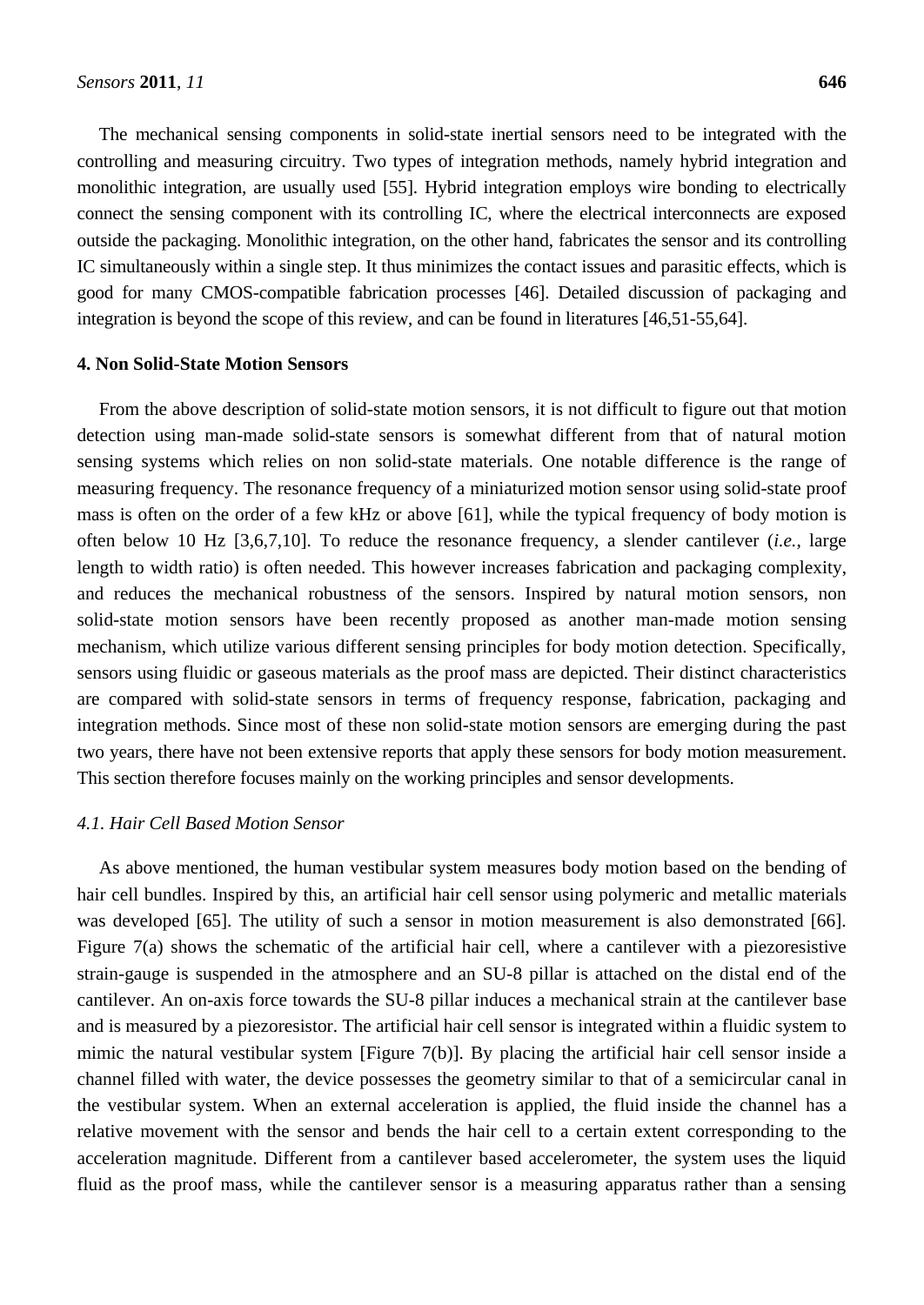component. The sensor shows a good linearity and a sensitivity of 16.9 *mV/g* with a water-filled channel system under accelerations at 225 Hz.





# *4.2. Liquid Droplet Based Accelerometer*

Another instance of motion sensor utilizing the liquid as the proof mass is the liquid droplet based motion sensor, which uses a liquid droplet as the proof mass. The basic structure and configuration of such a sensor can be found in [67] and is seen in Figure 8.

**Figure 8.** Liquid droplet based accelerometer. **(a)** the schematic view; and **(b)** a prototype without the PDMS cover.



It consists of a hydrophobic substrate patterned with an array of microelectrodes and a  $20 \mu L$  saline droplet resides on top of the substrate. When an external acceleration is applied, the ionic droplet moves relatively with the substrate surface due to the inertial effect. This relative motion is captured by the electrode array as the conductive ionic droplet changes the electrical impedance between every two adjacent microelectrodes. In the droplet based motion sensor, the wettability of the substrate surface determines the dynamic contact angle hysteresis and surface friction of the droplet movement. A superhydrophobic surface is desired to obtain a sensor with low measuring threshold, high sensitivity and good linearity. The governing equation of a liquid droplet based sensor can be expressed as [67]: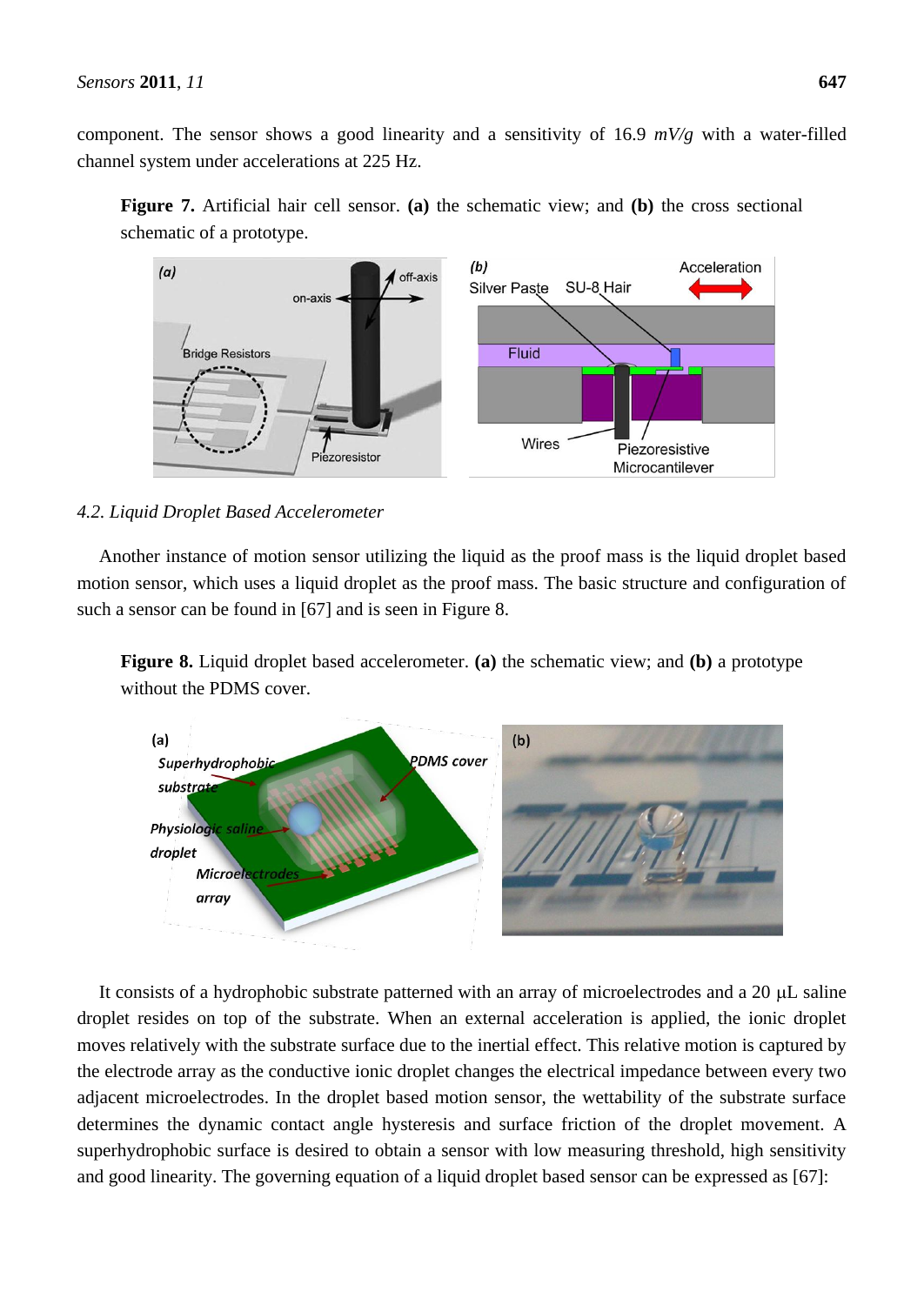$$
m\frac{d^2x}{dt^2} + b\frac{dx}{dt} - (m \times a - F_{threshold}) = 0
$$
 (3)

where *m* is droplet mass, *x* is the relative displacement, *t* is the time variable, *b* is the damping coefficient, *a* is the magnitude of the external acceleration, and *Fthreshold* denotes the capillary force due to the dynamic contact angle hysteresis.

It is noted that comparing to the governing equation of a solid-state accelerometer, Equation (3) lacks a term representing the spring. As the result, the liquid droplet does not return to the original point, which makes it incapable of continuous measurement. An improved design is presented by utilizing a curved channel instead of a planar substrate to hold the liquid droplet [68], shown in Figure 9. As the liquid droplet displaces, the tangential component of the gravity along the channel surface provides the restoring force and moves the droplet back to the origin. The governing equation in this situation can be expressed as [68]:

$$
R^{2}\ddot{\theta} + \xi R \dot{\theta} + g \sin(\theta) = a_{0} \sin(2\pi \cdot f \cdot t) \cos(\theta)
$$
 (4)

where: *R* is the radius of the circular channel,

*m*  $\xi = \frac{b}{n}$  is the dimensionless damping coefficient and *R*  $\theta = \frac{x}{x}$  is the angular displacement of the droplet, *g* is gravity, *a<sup>0</sup>* is the magnitude of the external acceleration and *f* is the frequency of the external acceleration.

**Figure 9.** The improved design of liquid-state motion sensor with a curved channel. **(a)** the schematic and **(b)** the prototype.



A non-linear spring is involved that allows continuous measurement. The relationship between the droplet displacement and the frequency and magnitude of external acceleration shows the sensor has the greatest response around 8.7 Hz (Figure 10), which is within the frequency range of human body motion (<10 Hz). It is therefore feasible to apply liquid droplet based motion sensor for low frequency body motion sensing.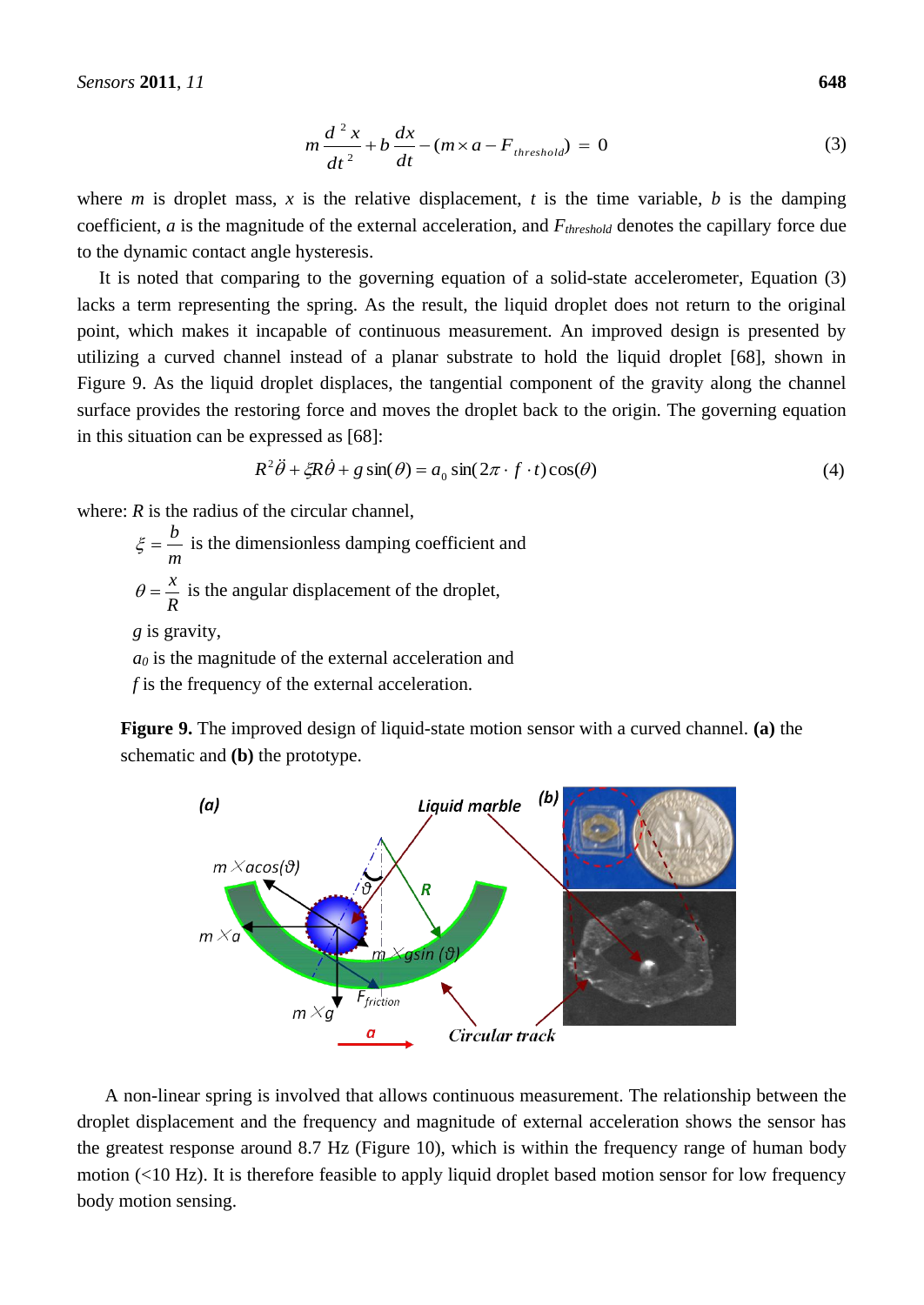**Figure 10.** The frequency response of a liquid droplet based motion sensor, where the resonance frequency is around 8.7 Hz.



# *4.3. Liquid-Metal Based Accelerometer*

A similar approach is to measure the external acceleration based on the motion of a microscale liquid-metal (LM) droplet [69]. The concept is shown in Figure 11(a). The LM droplet initially stays in the center of the glass channel, connecting the electrodes across the middle of the channel. When an external acceleration is applied, the droplet will move towards one end of the channel and be deformed by the channel. As the droplet moves, it covers the corresponding electrodes. The position of the LM droplet, and hereby the external acceleration, can thus be indicated by the light-emitting diodes (LED) connected to the electrodes [Figure 11(b)]. Linear accelerations as large as 40 *g* can be measured.

**Figure 11.** Liquid-metal droplet based accelerometer. **(a)** the schematic view; and **(b)** a prototype tilted at 45°.



# *4.4. Thermal Convection Based Accelerometer*

Thermal convection based accelerometer uses air as the inertial component [70]. A suspending electrical microheater is used to heat the surrounding air [Figure 12(a)]. Once a thermal equilibrium is developed, the temperature field has a radial pattern where the air close to the heater is at a higher temperature, and the air at a distance is at a lower temperature. At a steady state, the temperature distribution is symmetric. When an external acceleration is applied, the temperature field around the heater changes due to the inertial effect of the air, resulting in an asymmetric temperature field, which can be predicted using finite element analysis [Figure 12(b)] [71]. Such an asymmetric temperature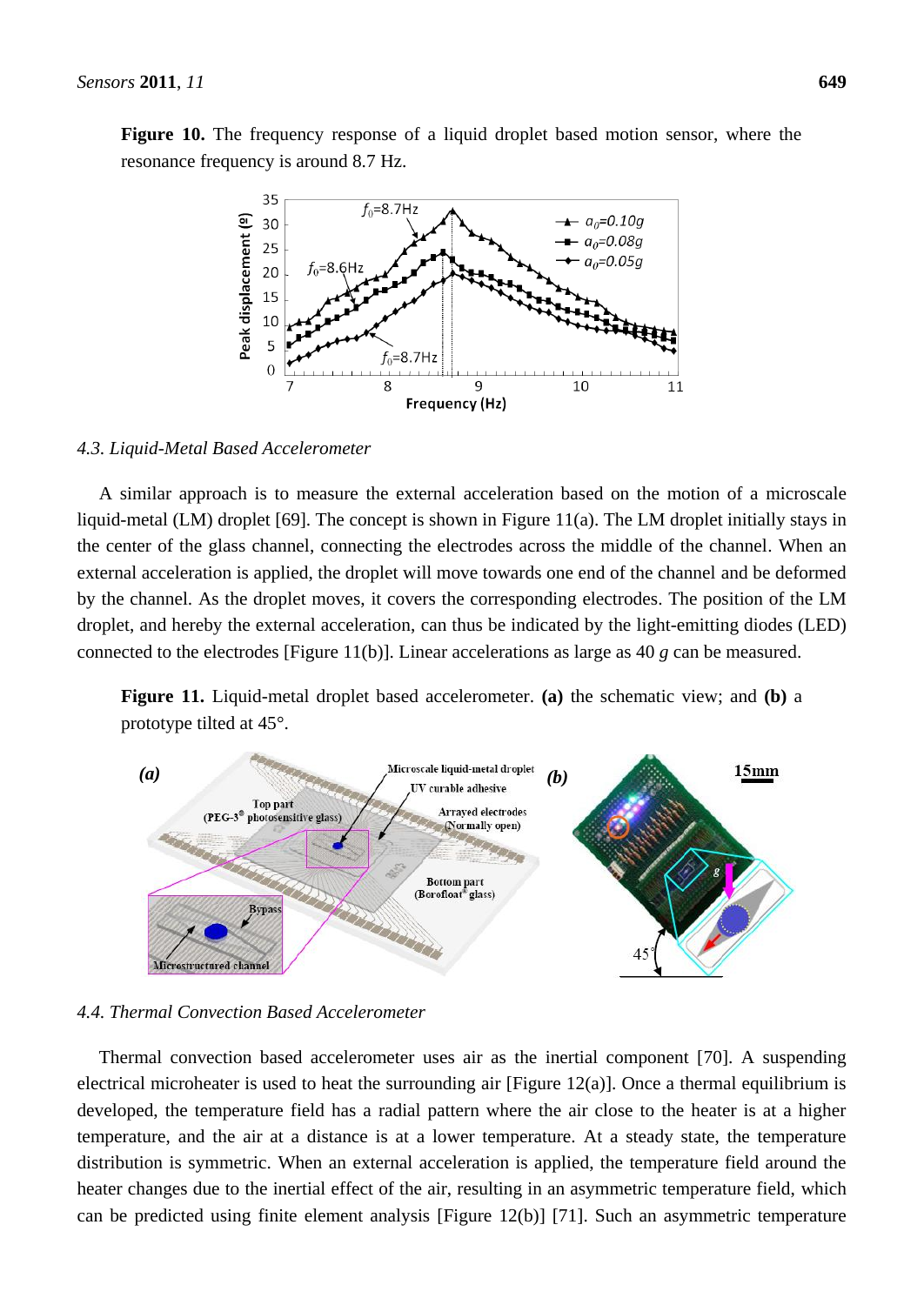field around the heater is measured by the temperature transducers patterned around the heaters, which can be either thermocouples or thermistors.

**Figure 12.** Thermal convection based accelerometer. **(a)** the typical configuration; and **(b)** an external acceleration induces temperature field asymmetry around the microheater.



Since the suspending heating element increases the fabrication complexity and is less robust to vibration shocks, an improved design is to pattern the heaters on a surface with low thermal conductivity. For example, porous silicon has been used as the thermal isolation material between the microheater and the substrate [71].

Like sensors using liquid materials as the proof mass, thermal convection-based accelerometers also have good sensing performance within the frequency range below 100 Hz, which covers the frequency range of body motion. Representative characteristics of solid-state accelerometers and non solid-state motion sensors are compared in Table 1.

|                                  | Solid-state accelerometers           | Artificial hair-cell       | <b>Droplet-based sensors</b> |
|----------------------------------|--------------------------------------|----------------------------|------------------------------|
|                                  | [41, 42, 61]                         | accelerometer [66]         | $[67-69]$                    |
| <b>Proof mass material</b>       | Solid state materials                | Water                      | Physiological                |
|                                  | (e.g., polycrystalline silicon)      |                            | saline Mercury               |
|                                  | $\pm 50$ g (airbag)                  |                            |                              |
| <b>Measurement range</b>         | $\pm 2$ g (Vehicle stability system) | Not available              | $\pm 40$ g [69]              |
|                                  | $\pm 1$ g (Navigation)               |                            |                              |
| <b>Sensitivity</b>               | $1-2$ mV/g(Piezoresistive)           | 16.9 mV/g at 225 Hz        | 114.35 $\%$ at 10 Hz         |
|                                  | $20$ fF/g                            |                            |                              |
| <b>Resonant frequency</b>        | $1 k-100 kHz$                        | $225$ Hz                   | $2 - 10$ Hz                  |
| <b>Packaging and Integration</b> | Vacuum Package                       | No vacuum package required | No vacuum package required   |
| <b>Power consumption</b>         | $0.4 \text{ mW}$                     | Not available              | $90 \mu W$                   |

**Table 1.** Comparison of typical man-made inertial sensing systems.

It is seen that although all the systems are based on inertial effects, they possess vastly different characteristics. The unique characteristic of each sensing type renders it more suitable for some applications over others. For biomedical applications, sensors with biocompatible materials, suitable measurement ranges and relatively low resonant frequencies are particularly desirable.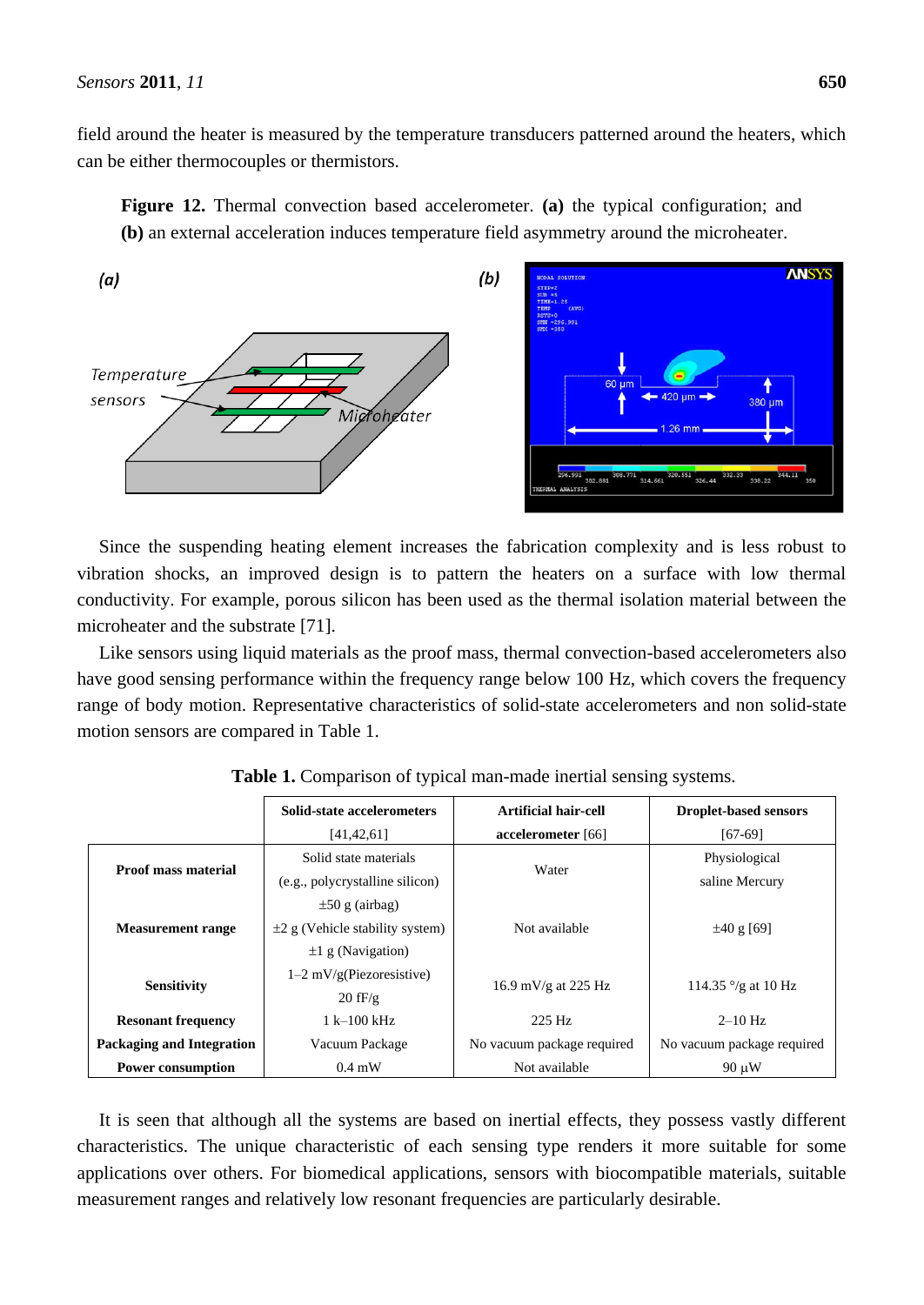#### **5. Applications of Motion Detection**

Current motion detection and measurement technologies include the use of camera recording systems and solid-state motion sensors. In particular, camera based recording systems based on tracking of multiple feature points of the subject are widely used in biomedical, military, entertainment, sports and robotics applications. Since such imaging based motion tracking is not the focus of this review, interested readers can refer to the literature [72,73] for more details. Here, we confine our discussion within the use of solid-state portable microsensors, which has long existence and mature fabrication, packaging and integration technologies. We hope the discussion of engrafting solid-state sensors into biological researches and clinical practices could shed light on the use of non solid-state motion sensors in the future.

# *5.1. Fall Evaluation*

As mentioned at the beginning of this review, one of the most straightforward applications of motion sensors is to evaluate balance disorders. A common occurrence in the aging population is unexpected falls. Based on the clinical survey, one out of every three 65-year and elder falls each year. This often causes severe problems such as hip fractures and even deaths. In the clinical practice, Berg Balance Scale (BBS) and the Timed Up and Go test (TUG) are the standard methods for evaluation of balance capacity. In these behavioral tests, the patient is asked to perform a series of motion tasks, e.g., sitting unsupported, reaching forwards while standing, and turning around while carrying a full cup of water. The time used for accomplishing such tasks is the measure of the patient's balance capability [74,75]. These methods require a doctor's input and tend to be subjective. A quantitative alternative solution of balance assessment is proposed using a commercial tri-axial accelerometer  $(ActivityPal<sup>TM</sup> Trio)$  [76], where the torso acceleration of both healthy and balance disordered patients under different clinical conditions are measured. The comparison with BBS and TUG testings shows that the accelerometry data inversely correlates with BBS scores and positively correlates with TUG values with statistical significance. The difference of the accelerometry data between the fallers and the non-fallers can clearly sort different balance conditions, which shows the feasibility of using solidstate accelerometers for quantitative balance evaluation. Many research groups and industrial partners are developing algorithms that judge the existence of an emergency fall [77,78], where the characteristics of the acceleration change during the fall are investigated to give an early warning to the subject for gestural adjustment. The development of the algorithms and the design of the sensor network are beyond the scope of this review, and can be found in the literature [79-81].

#### *5.2. Balance Prosthesis*

The balance prosthesis system usually involves a vibrotactile feedback system that contains a motion sensing system and a tactor actuation system. The sensing system uses solid-state accelerometers and gyroscopes to detect the body orientation and provides this information to the patient through the mechanical actuators. As a result, the patient can adjust his motor system for controlling body posture. A representative vibrotactile feedback system with three capacitive accelerometers can be found in [82], which effectively reduces the sway in patients with bilateral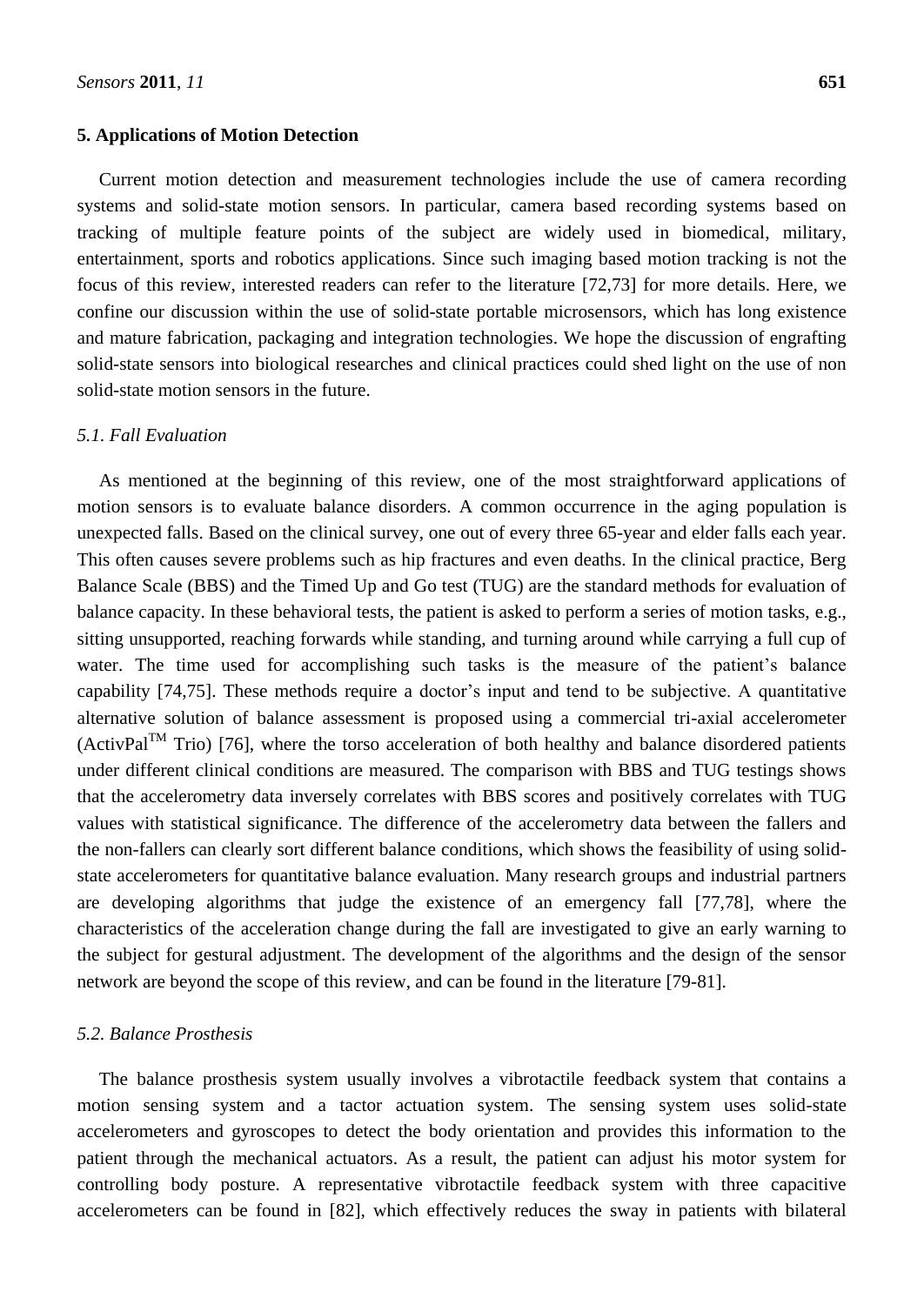vestibular loss. A motion sensor with six DOFs sensing capacity applied in a vibrotactile system can lead to the improvement of dynamic gait index (DGI, a fall risk factor) in community older adults by observing significant improvement of mediolateral sway control in the subjects [83]. With the current development of solid-state motion sensors, a sensor with six DOFs sensing capacity can be implemented within a chip whose planar area is as small as 5 mm  $\times$  5 mm, similar to that of human vestibular organ, which make the implantable balance prosthesis possible. However, despite of the extensive studies about implantable artificial vestibular system [84,85], clinical demonstration of vestibular prosthesis has not been available. This is largely due to the lack of understanding of the interface between the vestibular system and the neural system. In addition, the biocompatibility and long-term reliability of the solid-state sensors, and the signal processing for appropriate data interpretation still need investigation.

#### *5.3. Sport Medicine*

In sports medicine, motion sensors can be used to measure the intensity of the physical activities, and hereby the energy expenditure during the exercise. For example, the acceleration and the oxygen consumption during treadmill walking and stair walking are successfully correlated in a recent study [86]. The exercise activities of patients with chronic heart failure are monitored using pedometers, a conventional scale inertial sensor with the similar working principle as the solid-state accelerometer but only counts the steps that a subject has walked [87]. Moreover, utilizing a network of solid-state sensors, different activity types, posture and gaits can be recognized, which could provide a comprehensive measure of energy expenditure [88]. When combined with other types of sensors, e.g., thermal sensors for body temperature monitoring and pressure sensor for blood pressure monitoring, these sensors are expected to provide a better estimate of energy expenditure and metabolic work, which contribute greatly to rehabilitation.

#### *5.4. Remote Patient Surveillance*

Personalized healthcare service, especially monitoring of daily activities is passionately advocated by U.S. healthcare practitioners. Giant healthcare and electronic companies including Intel, Qualcomm, Philips, General Electric, *etc.* are working aggressively in this emerging area [89]. People with suddenly reduced physical activities need special and/or immediate attention, even if the reduction is not recognized by the subjects themselves. For example, deterioration of chronic diseases such as chronic heart failure, diabetes, and Alzheimer's disease usually correlates with decreased activities [90]. Wearable motion sensors carried by the patient can transfer information about the reduced physical activities in a timely fashion through a wireless sensor network to help the clinician in charge reach a treatment decision. Remote patient surveillance is also critical for the hospitals, where miniaturized motion sensors can be integrated on the hospital beds as well as on the patient body. Combining the measurement obtained from other types of sensors (e.g., pressure sensors), these motion sensors give the physical activities of the patient to decide whether he needs critical and emergent care [e.g., the patients in Intensive Care Unit (ICU)]. This practice is expected to reduce considerably the cost of critical care.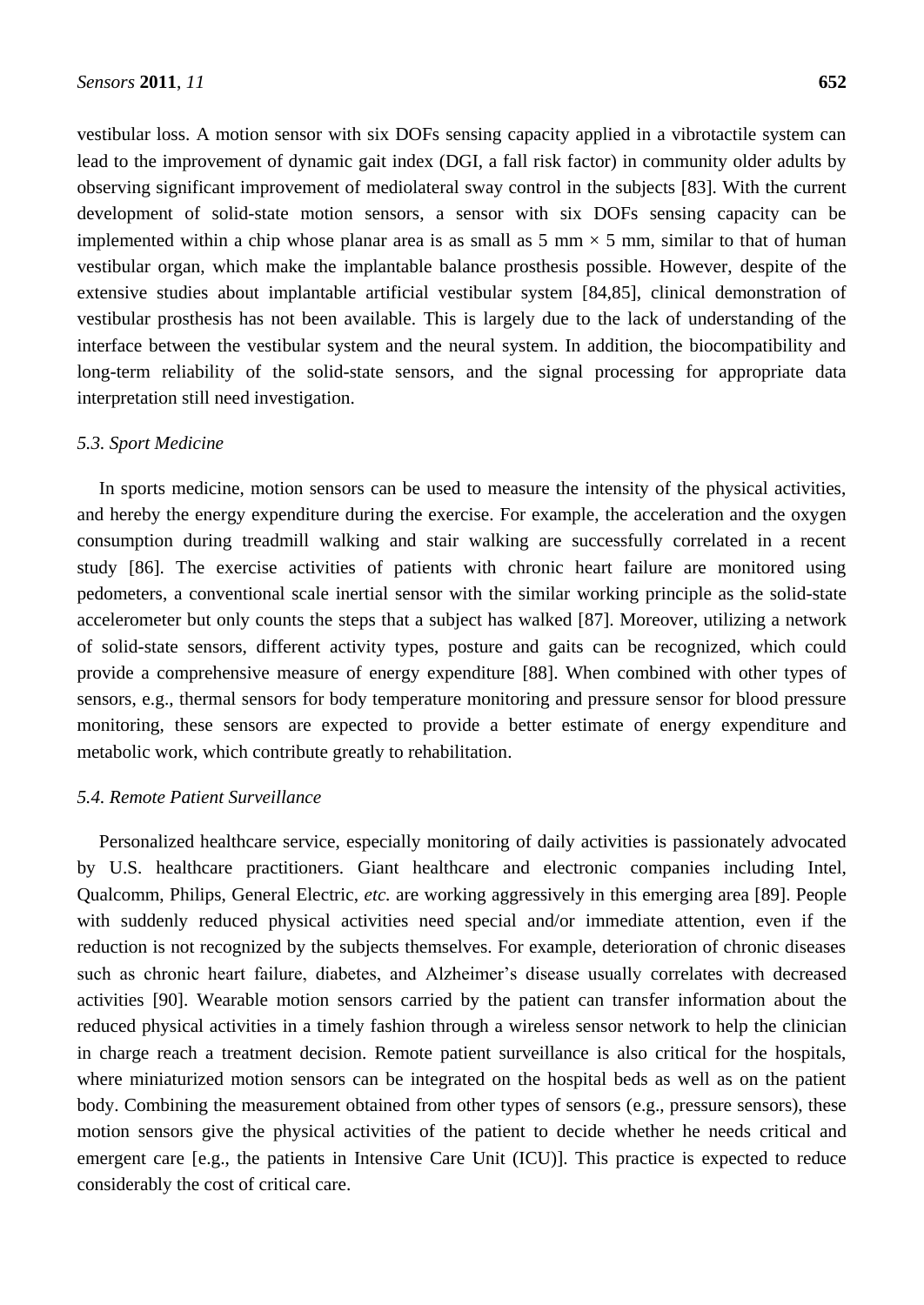#### *5.5. Improving Radiation Oncology*

Position monitoring of tumors during radiation therapy is particularly essential for an effective cancer treatment. Even a nearly imperceptible movement may have a substantial negative impact on a patient's outcome [91]. The position change of a solid tumor can be caused by two events, the mobility of the tumor organ itself and the movement of the patient's body, e.g., breathing. In order to properly deliver the radiation dose to a defined region, vigilant and active monitoring of the tumor position is required. Solid-state accelerometers are extensively used for this purpose. Depending on the two sources of movement, both tumor position monitoring (organ-level) and body motion monitoring (body-level) can be implemented. Bandala reported a tumor motion tracking method using wireless inertial sensors [25], which contains a three-axis accelerometer, a single-axis gyroscope, a dual-axis gyroscope, a Bluetooth module for wireless data transmission and a microcontroller equipped with the tracking algorithm. The miniaturized navigation system tracks the tumor motion comprehensively with six DOFs. The system has shown satisfactory functionality when tested *ex vivo*. Researchers also monitored body motion to indirectly measure the tumor position, which does not require implanting the sensor into the tumor organ and simplifies the medical implementation. For example, a low-cost wireless accelerometer is placed on patient's skin to detect the head motion, which predicts the brain tumor position during the radiation. These studies demonstrate the feasibility of improving radiation oncology efficacy using miniaturized motion sensors [92].

# **6. Outlooks and Concluding Remarks**

As aforementioned, in contrast to the solid-state sensors that have been widely used for body motion measurement, the applications of non solid-state motion sensors are still in the initial stage. The implementation of body motion sensing using liquid-state sensors or air based sensors is yet to come. Nonetheless, sensors using non solid-state proof masses possess unique characteristics as outlined below, which may make themselves the next paradigms of motion sensors for biomedical applications.

Different from solid-state sensors whose resonance frequency is often on the order of kHz or higher, non solid-state sensors have a much lower resonance frequency, which are often on the order or lower than a couple of hundred Hz. For example, the primary resonance of a hair cell sensor is at 225 Hz and the secondary resonance at 115 Hz. The liquid droplet sensor can have a resonance frequency below 10 Hz. The thermal convectional sensor works best under 100 Hz. Given that the frequency of body motion is usually within the low frequency domain on the order of a few Hz or below, these non solid-state sensors have large response and are adequate for body motion detection. In addition, non solid-state sensors often have simple configurations and are less vulnerable to mechanical shocks. By eliminating the suspending cantilever structures, the mechanical robustness of these sensors can also be improved. Although it is too early to envision a clear market potential for non solid-state motion sensors, the intelligence of these sensors adds new insights to the knowledge base. They are expected to play an increasingly important role in body motion sensing in the future.

The continuous market growth of body motion sensors is governed by both cost and intelligence. Packaging and integration of solid-state sensors, which account for a large fraction of the sensor cost, will remain as a critical cost determinant in the future. Instead of using a single sensor, the use of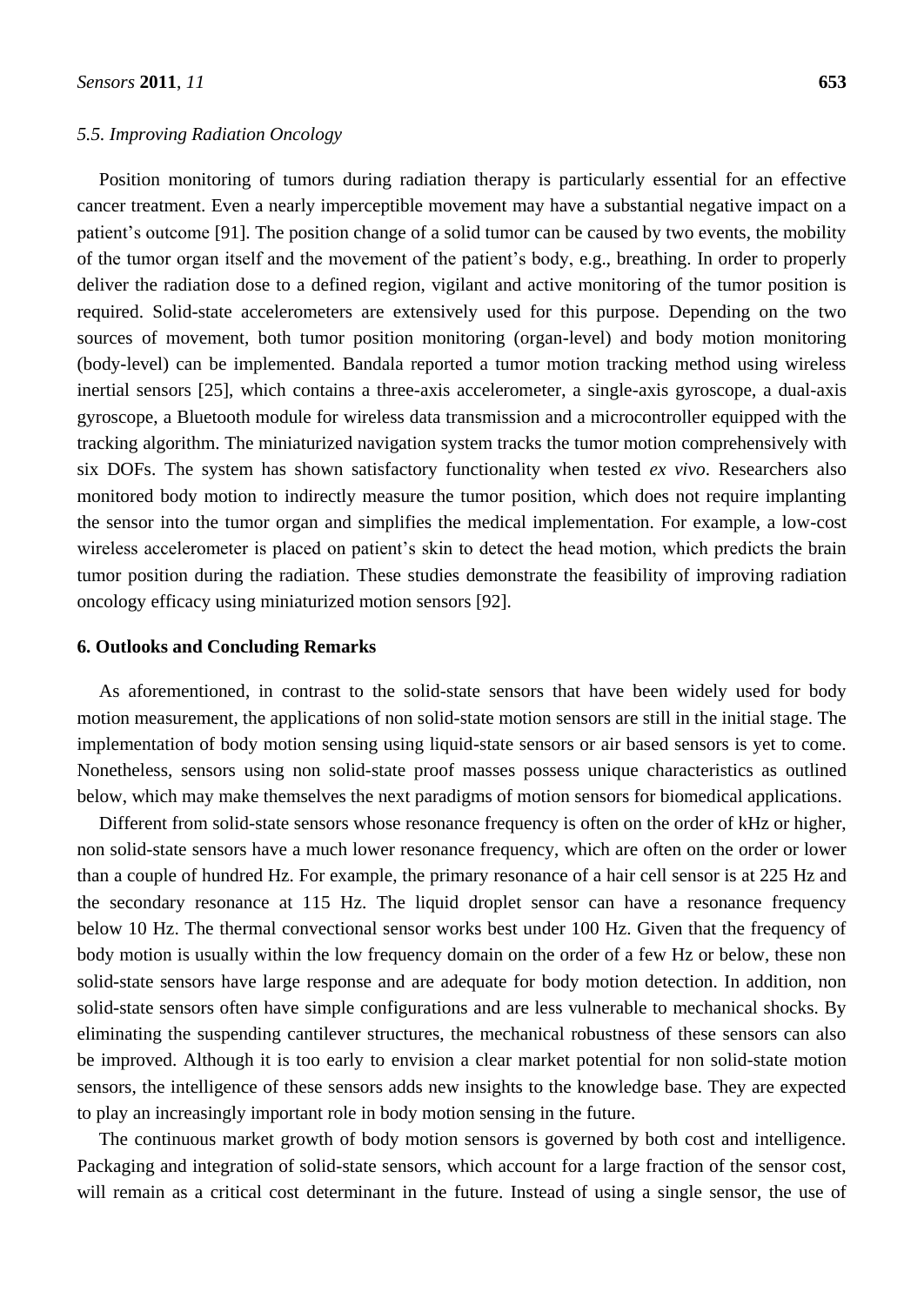sensor networks for comprehensive body motion detection has gained and will continue to gain extraordinary attention. The integration and coordination of multiple sensors for appropriate interpretation of specific body activities are essential for the success of intelligent sensors. In addition, the human-sensor interface will be increasingly important, especially for the implantable sensors. With the rapid development of personalized patient care and the technological advances of portable motion sensors that are integrated within the consuming electronic products, e.g., iPhone<sup>TM</sup>, the emerging field of portable personalized medical care products, which are supported by open source intelligence worldwide, are expected to grow. This is not only essential for the solid-state motion sensors, but also applicable for non solid-state sensors if they could be engrafted on such products.

In summary, a comprehensive review of state-of-the-art technologies of motion sensors for body motion detection is presented. The anatomy and physiological function of the natural human motion sensor system are introduced, followed by the elaboration of typical configurations, and sensing principles and key fabrication approaches of conventional solid-state motion sensors and the emerging non solid-state motion sensors. The applications of these sensors for body motion measurement are introduced, and the future development of the field is commented. Although not all-inclusive, this review aims to cover the critical conventional sensing modalities as well as typical emerging technologies which may play a leading role in the market of body motion sensing in the near future.

# **Acknowledgements**

The authors acknowledge the supports from Institute for Materials Research, Mathematical Biosciences Institute, and Alumni Grants for Graduate Research and Scholarship (AGGRS) at the Ohio State University. The student support is partially provided by the Center for Emergent Materials at The Ohio State University, an NSF MRSEC (DMR-0820414).

#### **References**

- 1. Gong, W.; Merfeld, D.M. Prototype Neural Semicircular Canal Prosthesis Using Patterned Electrical Stimulation. *Ann. Biomed. Eng.* **2000**, *28*, 572-581.
- 2. van der Kooij, H.; Jacobs, R.; Koopman, B.; Grootenboer, H. A multisensory Integration Model of Human Stance Control. *Biolog. Cybern.* **1999**, *80*, 299-308.
- 3. Carlos, E.D.; Kiran, S.D.; Julian, L.A. Chest Wall Motion before and during Mechanical Ventilation in Children with Neuromuscular Disease. *Pediat. Pulm.* **1993**, *16*, 89-95.
- 4. Easley, R.B.; Lancaster, C.T.; Fuld, M.K.; Custer, J.W.; Hager, D.N.; Kaczka, D.W.; Simon, B.A. Total and Regional Lung Volume Changes during High-Frequency Oscillatory Ventilation (HFOV) of the Normal Lung. *Respir. Physiol. Neurobiol.* **2009**, *165*, 54-60.
- 5. Steultjens, M.P.M.; Dekker, J.; van Baar, M.E.; Oostendorp, R.A.B.; Bijlsma, J.W.J. Range of joint MOTION and Disability in Patients with Osteoarthritis of the Knee or Hip. *Rheumatology* **2000**, *39*, 955-961.
- 6. Stefan, K.; Ewald, M.H. Heel to Toe Motion Characteristics in Parkinson Patients during Free Walking. *Clin. Biomech.* **2001**, *16*, 806-812.
- 7. Pope, M.H.; Bevins, T.; Wilder, D.G.; Frymoyer, J.W. The Relationship between Anthropometric, Postural, Muscular, and Mobility Characteristics of Males Ages 18–55. *Spine* **1985**, *10*, 644-648.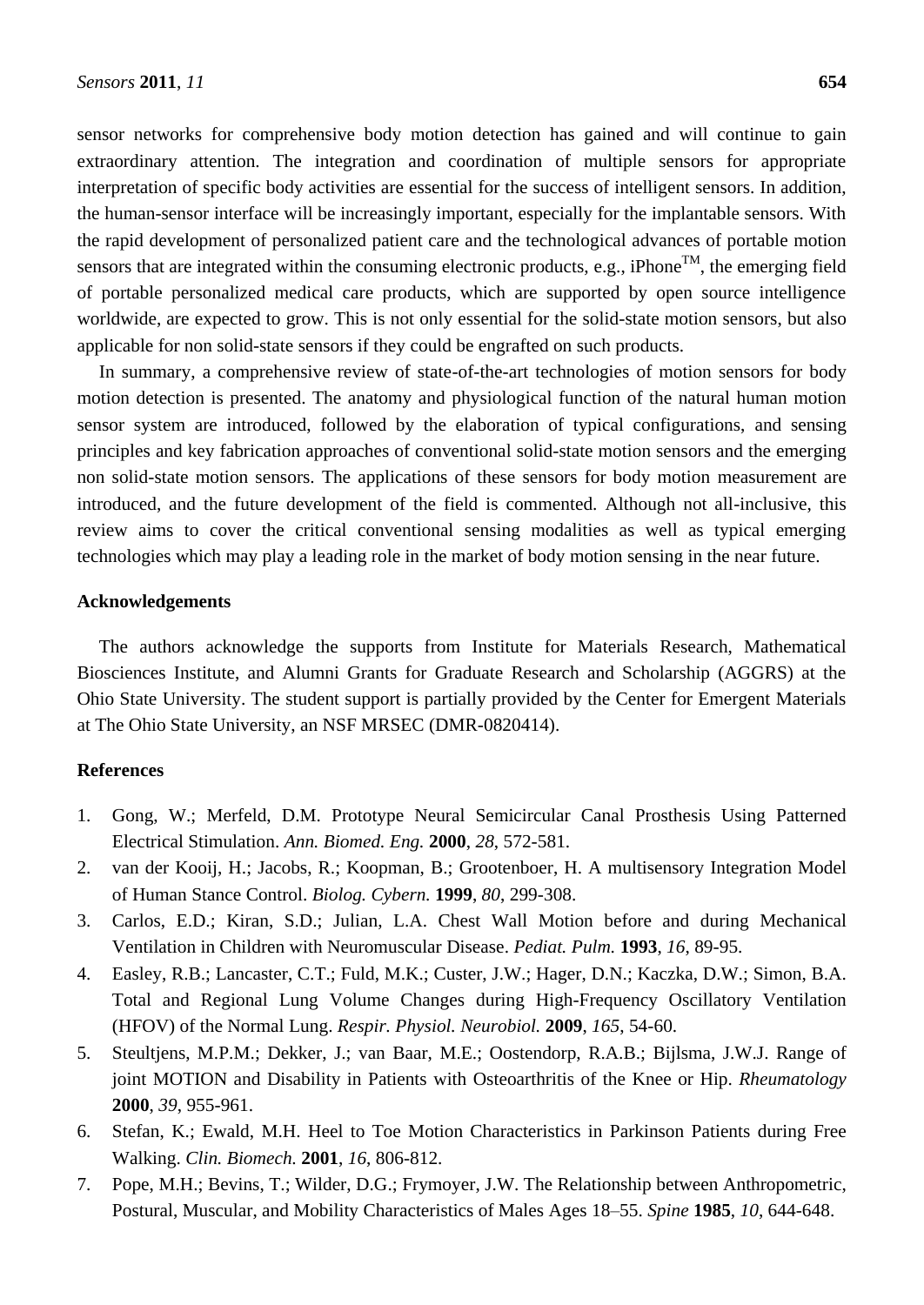- 8. Moeslund, T.B.; Hilton, A.; Kruer, V. A Survey of Advances in Vision-Based Human Motion Capture and Analysis. *Comput. Vis. Image Understand.* **2006**, *104*, 90-126.
- 9. Corazza, S.; Mündermann, L.; Chaudhari, A.; Demattio, T.; Cobelli, C.; Andriacchi, T. A Markerless Motion Capture System to Study Musculoskeletal Biomechanics: Visual Hull and Simulated Annealing Approach. *Ann. Biomed. Eng.* **2006**, *34*, 1019-1029.
- 10. Wall, C., III; Merfeld, D.M.; Rauch, S.D.; Black, F.O. Vestibular Prostheses: The Engineering and Biomedical Issues. *J. Vestibul. Res.* **2003**, *12*, 95-113.
- 11. Allum, J.H.J.; Carpenter, M.G. A Speedy Solution for Balance and Gait Analysis: Angular Velocity Measured at the Centre of Body Mass. *Curr. Opin. Neurol.* **2005**, *18*, 15-21.
- 12. Peterka, R.J.; Wall, C., III; Kentala, E. Determining the Effectiveness of a Vibrotactile Balance Prosthesis. *J. Vestibul. Res.* **2006**, *16*, 45-56
- 13. Weinberg, M.S.; Wall, C.; Robertsson, J.; O'Neil, E.; Sienko, K.; Fields, R. Tilt Determination in MEMS Inertial Vestibular Prosthesis. *J. Biomech. Eng.* **2006**, *128*, 943-956
- 14. Godfrey, A.; Conway, R.; Meagher, D.; Olaighin, G. Direct Measurement of Human Movement by Accelerometry. *Med. Eng.* **2008**, *30*, 1364-1386.
- 15. Bassett, D.R. Ainsworth, B.E.; Swartz, A.M.; Strath, S.J.; OBrien, W.L.; King, G.A. Validity of four Motion Sensors in Measuring Moderate Intensity Physical Activity. *Med. Sci. Sport. Exerc.* **2000**, *32*, 471-480.
- 16. Strath, S.J.; Bassett, D.R.; Swartz, A.M.; Thompson, D.L. Simultaneous Heart Rate-Motion Sensor Technique to Estimate Energy Expenditure. *Med. Sci. Sport. Exerc.* **2001**, *33*, 2118-2123.
- 17. Yoshikazu, T.; Takeji, S.; Yoshiyuki, S.; Kenji, K.; Toshiyuki, T.; Akihiro, N.; Yasuyuki, A. Correlation between the Respiratory Waveform Measured Using a Respiratory Sensor and 3D Tumor Motion in Gated Radiotherapy. *Int. J. Radiat. Oncol. Biol. Phys.* **2004**, *60*, 951-958.
- 18. Berbeco, R.I.; Jiang, S.B.; Sharp, G.C.; Chen, G.T.; Mostafavi, H.; Shirato, H. Integrated Radiotherapy Imaging System (IRIS): Design Considerations of Tumour Tracking with Linac Gantry-Mounted Diagnostic x-ray Systems with Flat-Panel Detectors. *Phys. Med. Biol.* **2004**, *49*, 243-255.
- 19. Keall, P.J.; Kini, V.R.; Vedam, S.S.; Mohan, R. Motion Adaptive X-ray Therapy: A Feasibility Study. *Phys. Med. Biol.* **2001**, *46*, 1-10.
- 20. Schildhauer, T.A.; Ledoux, W.R.; Chapman, J.R.; Henley, M.B.; Tencer, A.F.; Routt, M.L., Jr. Triangular Osteosynthesis and Iliosacral Screw Fixation for Unstable Sacral Fractures: A Cadaveric and Biomechanical Evaluation under Cyclic Loads. *J. Orthop. Trauma* **2003**, *17*, 22-31.
- 21. Tsantrizos, A.; Andreou, A.; Aebi, M.; Steffen, T. Biomechanical Stability of Five Stand-Alone Anterior Lumbar Interbody Fusion Constructs. *Eur. Spine J.* **2000**, *9*, 14-22.
- 22. Macellari, V. CoSTEL: A Computer Peripheral Remote Sensing Device for 3-Dimensional Monitoring of Human Motion. *Med. Biol. Eng. Comput*. **1983**, *21*, 311-318.
- 23. Barbour, N.; Schmidt, G. Inertial Sensor Technology Trends. *IEEE Sens. J.* **2001**, *1*, 332-339.
- 24. Shkel, A.M.; Zeng, F. An Electronic Prosthesis Mimicking the Dynamic Vestibular Function. *Audiol. Neurotol.* **2006**, *11*, 113-122.
- 25. Bandala, M.; Joyce, M. Wireless Inertial Sensor for Tumor Motion Tracking. *J. Phys. Conf. Ser.* **2007**, *76*, 12-36.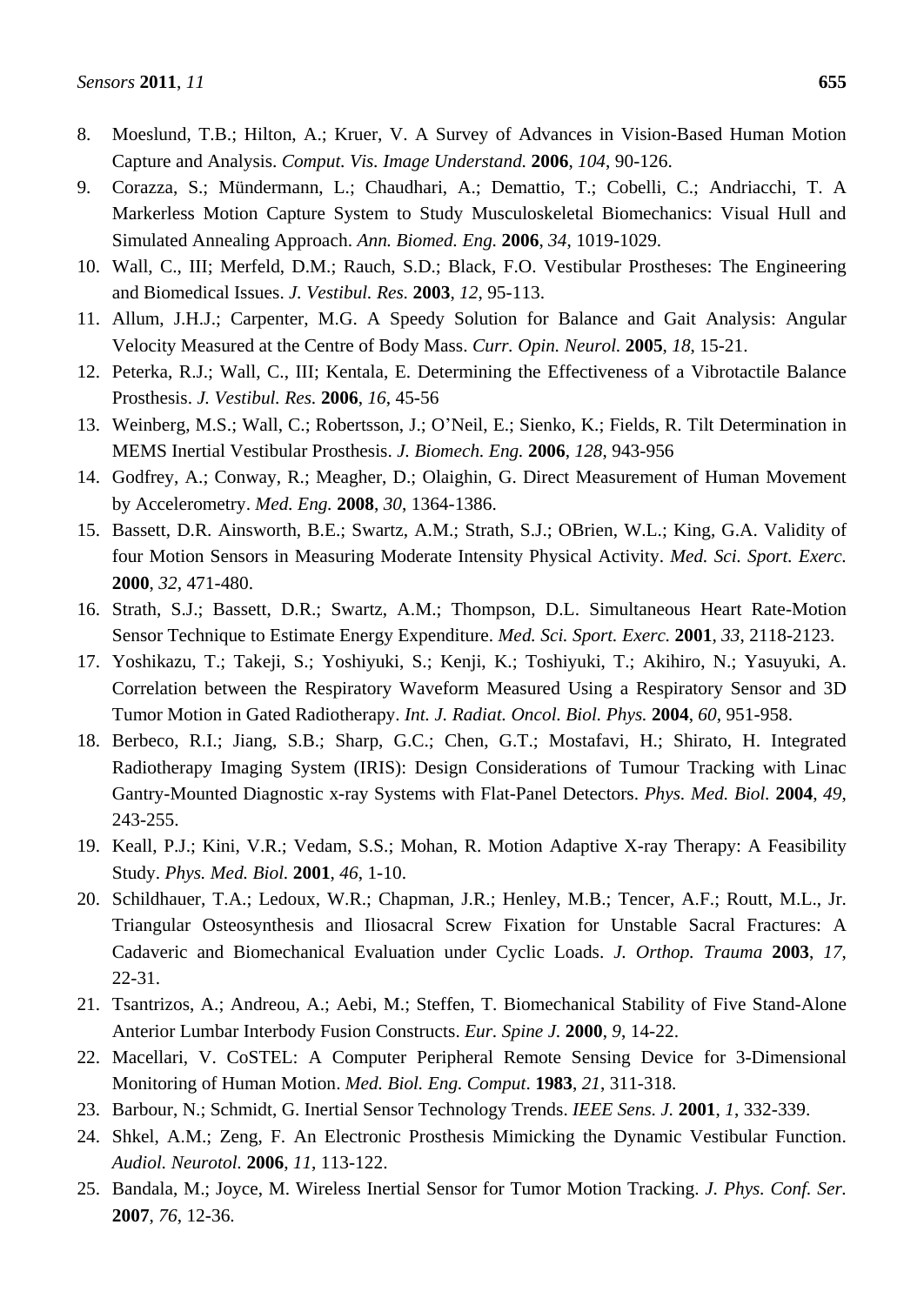- 26. Krishnamoorthy, U.; Olsson, R.H., III; Bogart, G.R.; Baker, M.S.; Carr, D.W.; Swiler, T.P.; Clews, P.J. In-Plane MEMS-Based nano-g Accelerometer with Sub-Wavelength Optical Resonant Sensor. *Sens. Actuat. A Phys.* **2008**, *145-146*, 283-290.
- 27. Touboul, P.; Foulon, B.; Rodrigues, M.; Marque, J.P. In Orbit Nano-g Measurements, Lessons for Future Space Missions. *Aeros. Sci. Technol.* **2004**, *8*, 431-441.
- 28. Hwang, K.; Lee, K.; Park, G.; Lee, B.; Cho, Y.; Lee, S. Robust Design of a Vibratory Gyroscope with an Unbalanced Inner Torsion Gimbal Using Axiomatic Design. *J. Micromech. Microeng.* **2003**, *13*, 8-17.
- 29. Han, J.; Kwak, B. Robust Optimal Design of a Vibratory Microgyroscope Considering Fabrication Errors. *J. Micromech. Microeng.* **2001**, *11*, 662-671.
- 30. Lee, M.; Kang, S.; Jung, K.; Choa, S.; Cho, Y. A High Yield Rate MEMS Gyroscope with a Packaged SiOG Process. *J. Micromech. Microeng.* **2005**, *15*, 2003-2010.
- 31. Hong, Y.; Lee, J.; Kim, S. A Laterally Driven Symmetric Micro-Resonator for Gyroscopic Applications. *J. Micromech. Microeng.* **2000**, *10*, 452-458.
- 32. Acar, C.; Shkel, A.M. Structural Design and Experimental Characterization of Torsional Micromachined Gyroscopes with non-Resonant Drive Mode. *J. Micromech. Microeng.* **2004**, *14*, 15-25.
- 33. Guyton, A.C.; Hall, J.E. *Medical Physiology*; Saunders Company: Philadelphia, PA, USA, 2006.
- 34. *Encyclopædia Britannica*; Available online: http://www.britannica.com (accessed on 5 January 2011).
- 35. *1994/1995 Disability Supplement*; Division of Health Interview Statistics, National Center for Health Statistics: Hyattsville, MD, USA, 1995.
- 36. Dix, M.R.; Hallpike, C.S. The Pathology Symptomatology and Diagnosis of Certain Common Disorders of the Vestibular System. *Proc. Roy. Soc. Med.* **1952**, *45*, 341-354.
- 37. Bristow, J.R.; Ellames, F.G. Unbonded Wire Resistance Strain Gauge Accelerometers. *J. Sci. Instrum.* **1952**, *29*, 288-289.
- 38. Aggarwal, P.; Syed, Z.; Niu, X.; El-Sheimy, N. A Standard Testing and Calibration Procedure for Low Cost MEMS Inertial Sensors and Units. *J. Navig.* **2008**, *61*, 323-336.
- 39. King, K.; Yoon, S.W.; Perkins, N.C.; Najafi, K. Wireless MEMS Inertial Sensor System for Golf Swing Dynamics. *Sens. Actuat. A Phys.* **2008**, *141*, 619-630.
- 40. Tanner, D.M. MEMS Reliability: Where Are We Now? *Microelectron. Reliab.* **2009**, *49*, 937-940.
- 41. Groves, P.D. *Principles of GNSS, Inertial, and Multi-Sensor Integrated Navigation System*; Artech House Publishers: Norwood, UK, 2008.
- 42. Aggarwal, P.; Syed, Z.; El-Sheimy, N. *MEMS-Based Integrated Navigation*; Artech House Publishers: Norwood, UK, 2010.
- 43. Liu, T.; Inoue, Y.; Shibata, K. Development of a Wearable Sensor System for Quantitative Gait Analysis. *Measurement* **2009**, *42*, 978-988.
- 44. Loh, O.; Vaziri, A.; Espinosa, H. The Potential of MEMS for Advancing Experiments and Modeling in Cell Mechanics. *Exp. Mech.* **2009**, *49*, 105-124.
- 45. Bryzek, J. Impact of MEMS Technology on Society. *Sens. Actuat. A Phys.* **1996**, *56*, 1-9.
- 46. Gad-el-Hak, M. *MEMS: Design and Fabrication*; Taylor & Francis: London, UK, 2005.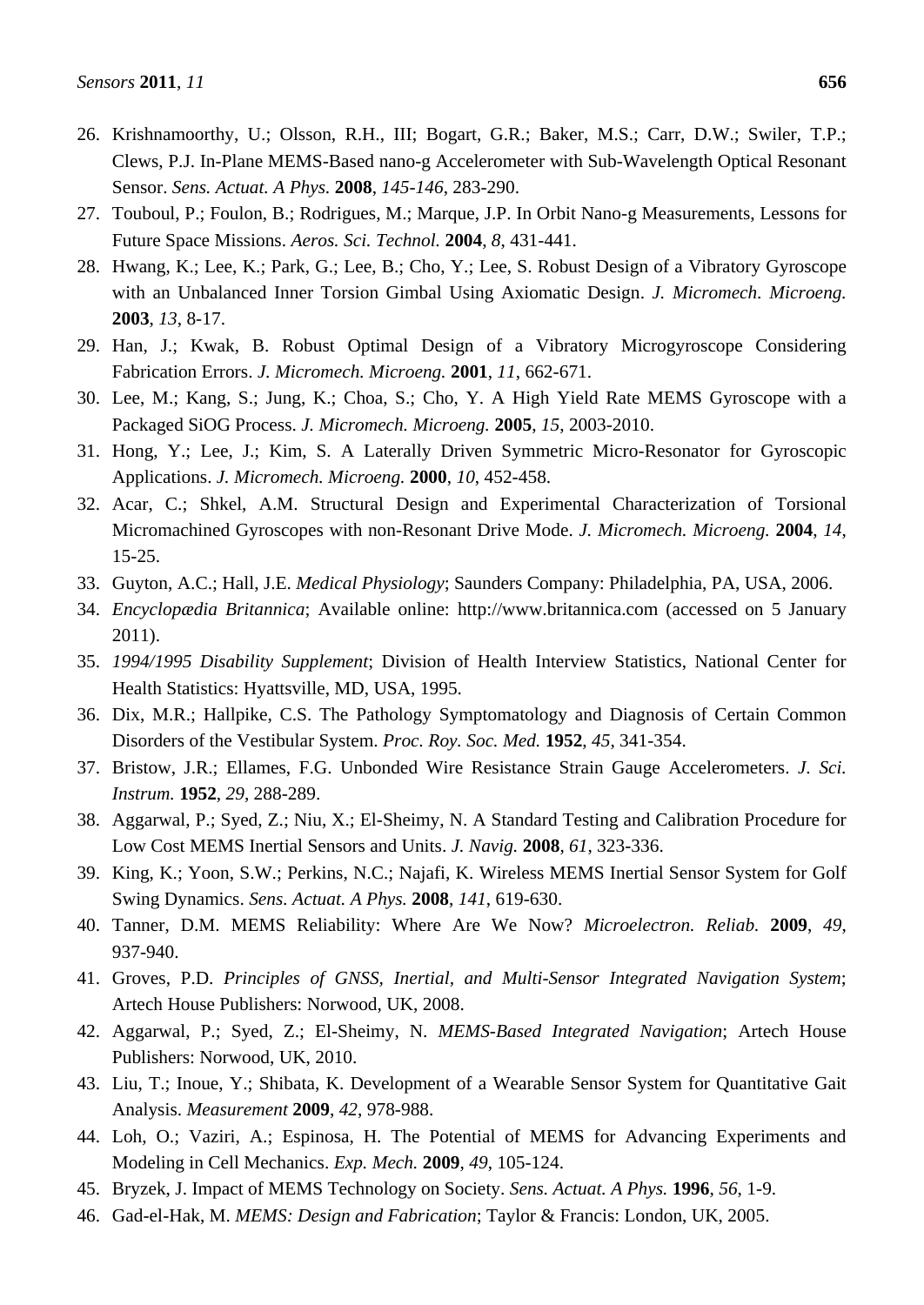- 47. Biswas, K.; Sen, S.; Dutta, P.K. MEMS Capacitive Accelerometers. *Sens. Lett.* **2007**, *5*, 471-484.
- 48. Chau, K.H.L.; Lewis, S.R.; Zhao, Y.; Bart, S.F.; Marcheselli, R.G.; Howe, R.T. An Integrated Force-Balanced Capacitive Accelerometer for low-g Applications. *Sens. Actuat. A Phys.* **1996**, *54*, 472-476.
- 49. Koester, D.A.; Mahadevan, R.; Hardy, B.; Markus, K.W. *MUMPs Design Handbook*, *Revision* 5*.0*; Cronos Integrated Microsystems: Research Triangle Park, NC, USA, 2000.
- 50. Roylance, L.M.; Angell, J.B. A Batch-Fabricated Silicon Accelerometer. *IEEE Trans. Electron Dev.* **1979**, *26*, 1911-1917.
- 51. Seidel, H.; Csepregi, L. Design Optimization for Cantilever-Type Accelerometers. *Sens. Actuat.* **1984**, *6*, 81-92.
- 52. *Cross-Sectional View of the Piezoresistive Accelerometer*; Available online: http://knol.google.com/k/-/-/2ufdlj2yc019u/ubyyel/piezoresistive-accelerometer.jpg (accessed on 5 January 2011).
- 53. Eklund, E.J.; Shkel, A.M. Single-Mask Fabrication of High-G Piezoresistive Accelerometers with Extended Temperature Range. *J. Micromech. Microeng.* **2007**, *17*, 730-736.
- 54. Huang, S.; Li, X.; Song, Z.; Wang, Y.; Yang, H.; Che, L.; Jiao, J. A High-Performance Micromachined Piezoresistive Accelerometer with Axially Stressed Tiny Beams. *J. Micromech. Microeng*. **2005**, *15*, 993-1000.
- 55. Seidel, H.; Fritsch, U.; Gottinger, R.; Schalk, J.; Walter, J.; Ambaum, K. A Piezoresistive Silicon Accelerometer with Monolithically Integrated CMOS-circuitry. In *Proceedings of the 8th International Conference of Solid-State Sensors and Actuators (Transducers 95)*, Stockholm, Sweden, 25–29 June 1995; pp. 597-600.
- 56. Riethmuler, W.; Benecke, W.; Schnakenberg, U.; Wagner, B. A Smart Accelerometer with On-Chip Electronics Fabricated by a Commercial CMOS Process. *Sens. Actuat. A Phys*. **1992**, *31*, 121-124.
- 57. Itoh, T.; Kobayashi, T.; Okada, H.; Masuda, T.; Suga, T. A Digital Output Piezoelectric Accelerometer for Ultra-Low Power Wireless Sensor Node. In *Proceeding of IEEE Sensors*, Lecce, France, 26–29 October 2008; pp. 542-545.
- 58. Chingwen, Y.; Najafi, K. A Low-Voltage Bulk-Silicon Tunneling-Based Microaccelerometer. In *Proceedings of Internation of Electron Devices Meeting Digestion*, Washington, DC, USA, 10–13 December 1995; pp. 593-596.
- 59. Binning, G.; Rohere, H. Scanning Tunneling Microscopy. *IBM J. Res. Dev.* **1986**, *30*, 355-369.
- 60. Dong, H.; Jia, Y.; Hao, Y.; Shen, S. A novel out-of-plane MEMS tunneling accelerometer. *Sens. Actuat. A Phys.* **2005**, *120*, 360-364.
- 61. Yazdi, N.; Ayazi, F.; Najafi, K. Micromachined Inertial Sensors. *Proc. IEEE* **1998**, *86*, 1640-1659.
- 62. Park, K.Y.; Lee, C.W.; Oh, Y.S.; Cho, Y.H. Laterally Oscillated and Force-Balanced Micro Vibratory Rate Gyroscope Supported by Fish Hook Shape Springs. In *Proceeding of the 10th IEEE International Conference of Micro Electromechanical Systems*, Nagoya, Japan, 26–30 January 1997; pp. 494-499.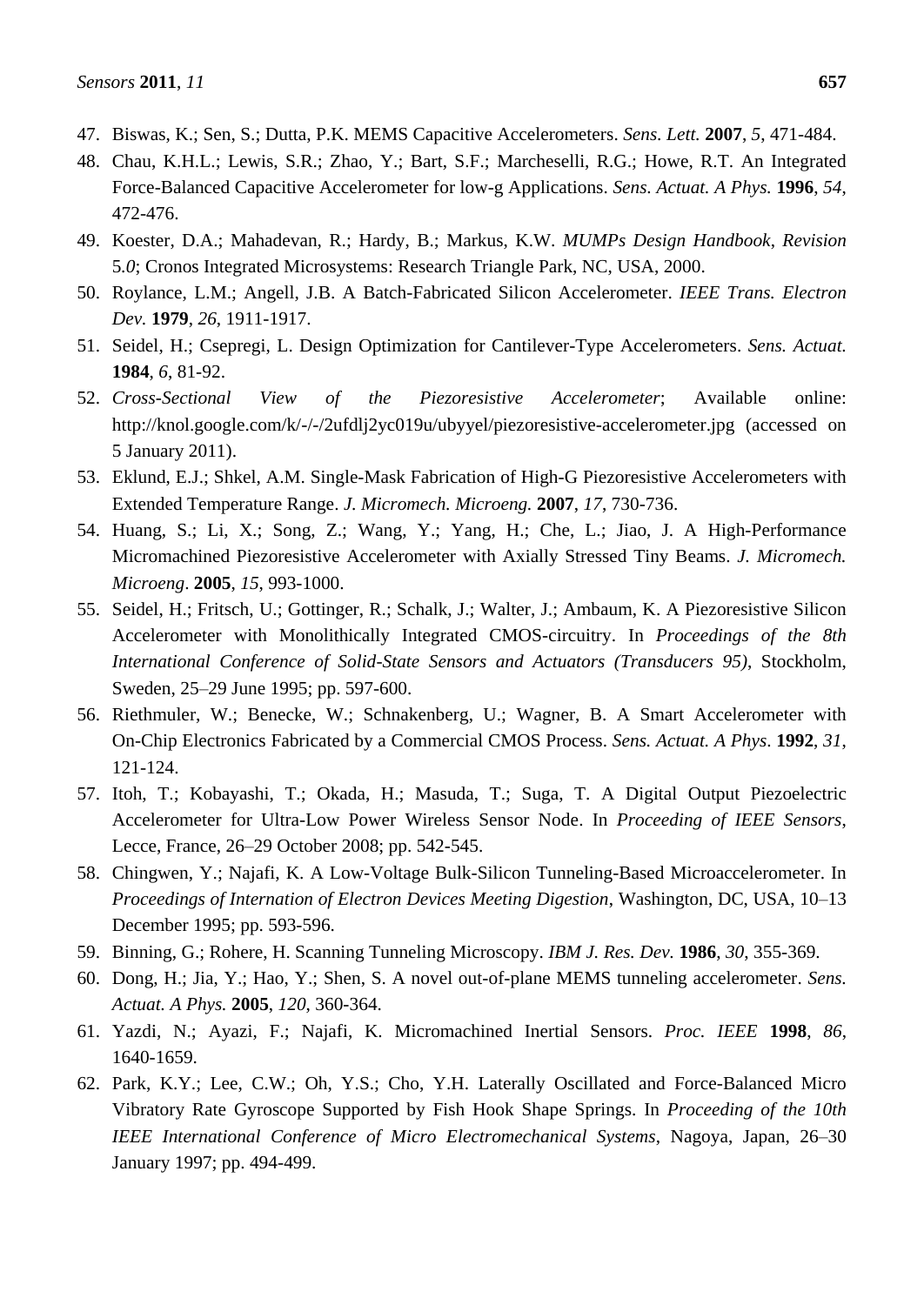- 63. Funk, K.; Emmerich, H.; Schilp, A.; Offenberg, M.; Neul, R.; Larmer, F. A Surface Micromachined Silicon Gyroscope Using a Thick Polysilicon Layer. In *Proceeding of the 12th IEEE International Conference of Micro Electromechanical Systems*, Orlando, FL, USA, 17–21 January 1999; pp. 57-60.
- 64. Candler, R.N.; Woo-Tae, P.; Huimou, L.; Yama, G.; Partridge, A.; Lutz, M.; Kenny, T.W. Single Wafer Encapsulation of MEMS Devices. *IEEE Trans. Adv. Packag.* **2003**, *26*, 227-232.
- 65. Engel, J.M.; Chen, J.; Chang, L.; Bullen, D. Polyurethane Rubber All-Polymer Artificial Hair Cell Sensor. *J. Microelectromech. Syst.* **2006**, *15*, 729-736.
- 66. Hu, H.; Liu, C. Bioinspired Water-Enhanced Acceleration Sensing Using Artificial Hair Cell Sensor. In *Proceedings of 2010 Solid-State, Actuator and Microsystems Workshop*, Hilton Head, SC, USA, 6–10 June 2010; pp. 382-383.
- 67. Zeng, H.; Zhao, Y. Liquid-State Motion Sensing. *Sens. Actuat. B Chem.* **2009**, doi:10.1016/ j.snb.2009.11.069.
- 68. Zeng, H.; Zhao, Y. Dynamic Behavior of a Liquid Marble Based Accelerometer. *Appl. Phys. Lett.* **2010**, *96*, 114104.
- 69. Yoo, C.; Lee, C.; Kim, J. A, Digital Accelerometer Using a Microscale Liquid-Metal Droplet in Photosensitive Glass Channel. In *Proceedings of Solid-State Sensors, Actuators and Microsystems Conference*, Denver, CO, USA, 21–25 June 2009; pp. 676-679.
- 70. Milanovic, V.; Bowen, E.; Zaghloul, M.E.; Tea, N.H.; Suehle, J.S.; Payne, B.; Gaitan, M. Micromachined Convective Accelerometers in Standard Integrated Circuits Technology. *Appl. Phys. Lett.* **2000**, *76*, 508-510.
- 71. Goustouridis, D.; Kaltsas, G.; Nassiopoulou, A.G. A Silicon Thermal Accelerometer without Solid Proof Mass Using Porous Silicon Thermal Isolation. *IEEE Sens. J.* **2007**, *7*, 983-989.
- 72. Noonan, D.P.; Mountney, P.; Elson, D.S.; Darzi, A.; Yang, G. A Stereoscopic Fibroscope for Camera Motion and 3D Depth Recovery during Minimally Invasive Surgery. In *Proceedings of 2009 IEEE International Conference on Robotics and Automation*, Kobe, Japan, 12–17 May 2009; pp. 4463-4468.
- 73. Moeslund, T.B.; Granum, E. A Survey of Computer Vision-Based Human Motion Capture. *Comput. Vis. Image Understand*. **2001**, *81*, 231-268.
- 74. Marín Gabriel, M.; Pallás Alonso, C.; De La Cruz Bértolo, J.; Caserío Carbonero, S.; López Maestro, M.; Moral Pumarega, M.; Alonso Díaz, C.; Lora Pablos, D. Age of Sitting Unsupported and Independent Walking in Very Low Birth Weight Preterm Infants with Normal Motor Development at 2 Years. *Acta Pædiatrica* **2009**, *98*, 1815-1821.
- 75. Sheri, P.S.; Anand, B.; Scott, B.; Sue, S.S.; Simon, G. Trunk Control during Standing Reach: A Dynamical System Analysis of Movement Strategies in Patients with Mechanical Low Back Pain. *Gait Posture* **2009**, *29*, 370-376.
- 76. OSullivan, M.; Blake, C.; Cunningham, C.; Boyle, G.; Finucane, C. Correlation of Accelerometry with Clinical Balance Tests in Older Fallers and non-Fallers. *Age Ageing* **2009**, *38*, 308-313.
- 77. Hamed, K.; Tim, P. Fall and Emergency Detection with Mobile Phones. In *Proceedings of the 11th International ACM SIGACCESS Conference on Computers and Accessibility*, Pittsburgh, PA, USA, 25–28 October 2009; pp. 241-242.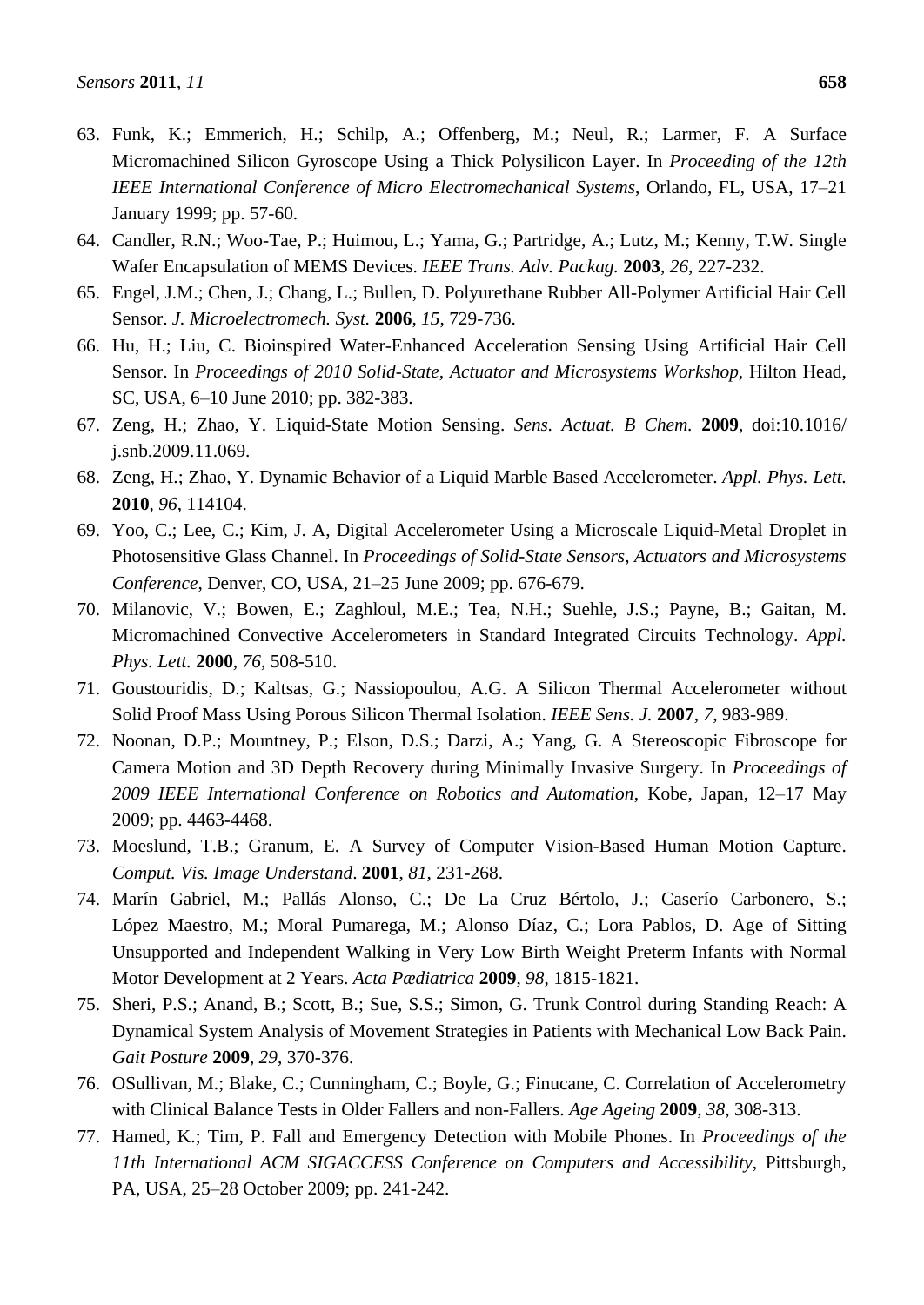- 78. Bourke, A.K.; Lyons, G.M. A Threshold-Based Fall-Detection Algorithm Using a bi-Axial Gyroscope Sensor. *Med. Eng. Phys.* **2008**, *30*, 84-90.
- 79. Le, T.M.; Pan, R. Accelerometer-Based Sensor Network for Fall Detection. In *Proceedings of the Biomedical Circuits and Systems Conference*, Pittsburgh, PA, USA, 26–28 October 2009; pp. 265-268.
- 80. Lee, Y.; Kim, J.; Son, M.; Lee, M. Implementation of Accelerometer Sensor Module and Fall Detection Monitoring System based on Wireless Sensor Network. In *Proceedings of the 29th Annual International Conference of the IEEE EMBS*, Lyon, France, 23–26 August 2007; pp. 2315-2318.
- 81. Purwar, A.; Jeong, D.; Chung, W. Activity Monitoring from Real-Time Triaxial Accelerometer Data Using Sensor Network. In *Proceedings of the International Conference on Control, Automation and Systems*, Hong Kong, 21–23 March 2007; pp. 2402-2406.
- 82. Maurice, J.; Robert, S.; Jos, A.; Rob van, L.; Herman, K. Salient and Placebo Vibrotactile Feedback are Equally Effective in Reducing Sway in Bilateral Vestibular Loss Patients. *Gait Posture* **2010**, *31*, 213-217.
- 83. Conrad, W.; Diane, M.W.; Kennyn, D.S. Vibrotactile tilt Feedback Improves Dynamic Gait Index: A Fall Risk Indicator in Older Adults. *Gait Posture* **2009**, *30*, 16-21.
- 84. Constandinou, T.G.; Georgiou, J.; Toumazou, C. A Fully-Integrated Semicircular Canal Processor for an Implantable Vestibular Prosthesis. In *Proceedings of the IEEE International Symposium on Circuits and Systems*, Seattle, WA, USA, 18–21 May 2008; pp. 81-84.
- 85. Shkel, A.M.; Liu, J.; Ikei, C.; Zeng, F. Feasibility Study on a Prototype of Vestibular Implant Using MEMS Gyroscopes. In *Proceedings of IEEE Sensors*, Orlando, FL, USA, 12–14 June 2002; pp. 1526-1531.
- 86. Slootmaker, S.M.; Chin A Paw, M. J.; Schuit, A.J.; van Mechelen, W.; Koppes, L.L. Concurrent Validity of the PAM Accelerometer Relative to the MTI Actigraph Using Oxygen Consumption as a Reference. *Scand. J. Med. Sci. Sport.* **2010**, *19*, 36-43.
- 87. Jehn, M.; Schmidt-Trucksass, A.; Schuster, T.; Hanssen, H.; Halle, M.; Kohler, F. Pedometer Accuracy in Patients with Chronic Heart Failure. *Int. J. Sport. Med.* **2010**, *31*, 186-191.
- 88. Andrew, J.W.; David, V.T.; Allan, G.H.; Christopher, J.G.; David, B.P.; Daniel, A.J. Measurement of Energy Expenditure in Elite Athletes Using MEMS-Based Triaxial Accelerometers. *IEEE Sens. J.* **2007**, *7*, 481-488.
- 89. *GE, Intel Jointly Eye Home Health*; Available online: http://www.healthdatamanagement.com/ (accessed on 5 January 2011).
- 90. Ruuskanen, J.M.; Ruoppila, I. Physical Activity and Psychological Well-Being among People Aged 65 to 84 Years. *Age Ageing* **1995**, *24*, 292-296.
- 91. Jin, J.; Ajlouni, M.; Ryu, S.; Chen, Q.; Li, S.; Movsas, B. A Technique of Quantitatively Monitoring Both Respiratory and Nonrespiratory Motion in Patients Using External Body Markers. *Med. Phys*. **2007**, *34*, 2875-2881.